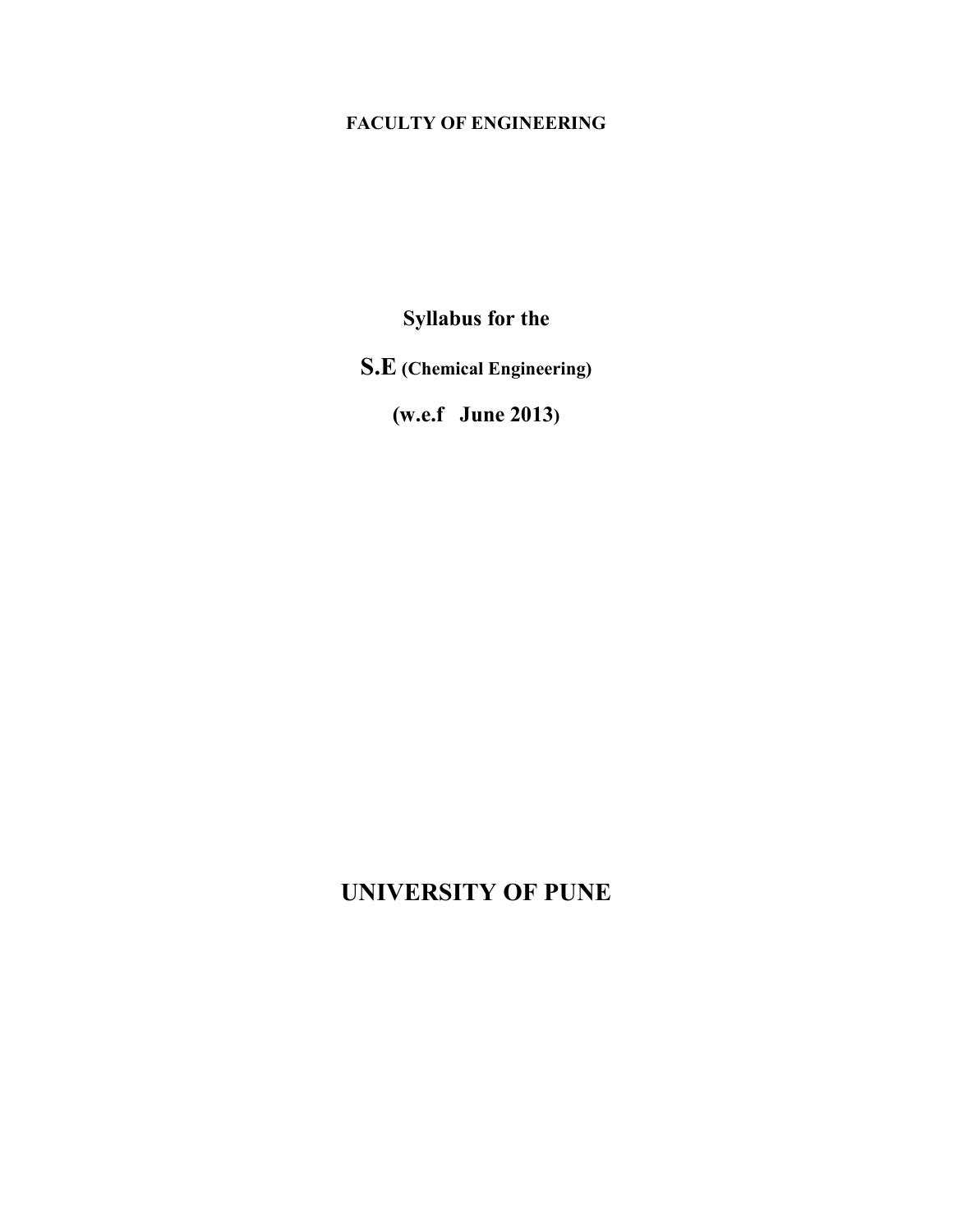#### **Subject Code Subject Teaching scheme Examination Scheme Marks** Lect  $\vert$  **Pr**  $\vert$  **Tut**/ **Draw Online Theory Pr Or Tw Total TERM – I** 209341 | Chemistry- I 150 | 2 | -- | 50 | 50 | 50 | -- | -- | 150 209342 Introduction to Chemical Engineering 1 - 2 - - - - - - 25 25 209343 Chemical Engineering Fluid Mechanics 3 | 2 | -- | 50 | 50 | -- | 50 | 25 | 175 209344 Chemical Engineering Materials 3 | 2 | -- | 50 | 50 | -- | 50 | -- | 150  $209345$  Process Calculations 4 -- 50 50 50 -- -209346 Soft Skills -- 2 -- -- -- -- -- 25 25 207004 Engineering Mathematics  $-III$ 4 -- 1 50 50 -- - 25 125 **Total 19 08 03 250 250 50 100 100 750 TERM – II Subject Code Subject Teaching scheme Examination Scheme Marks Lect Pr Tut/ Draw Online Theory Pr Or Tw Total** 209348 Chemistry - II 4 2 - 50 50 50 -- - 150 209349 Heat Transfer 4 2 -- 50 50 50 -- -- 150 209350 Principles of Design 4 -- 2 50 50 -- -- 50 150 209351 Chemical Engineering Thermodynamics I 4 -- -- 50 50 -- - - 100 209352 Mechanical Operations 4 2 -- 50 50 50 -- 25 175 209353 | Workshop Practice  $\begin{vmatrix} -1 & 2 & -1 & -1 & -1 & -1 & -1 & -1 & 25 & 25 \end{vmatrix}$ Industrial Training I (to be evaluated in fifth semester) -- -- -- -- -- -- -- -- -- **Total 20 08 250 250 150 -- 100 750**

# **University of Pune Structure for SE Chemical Engineering- 2012 Course**

**Note**: - **This syllabus is subject to change without prior notice by the concerned BOS**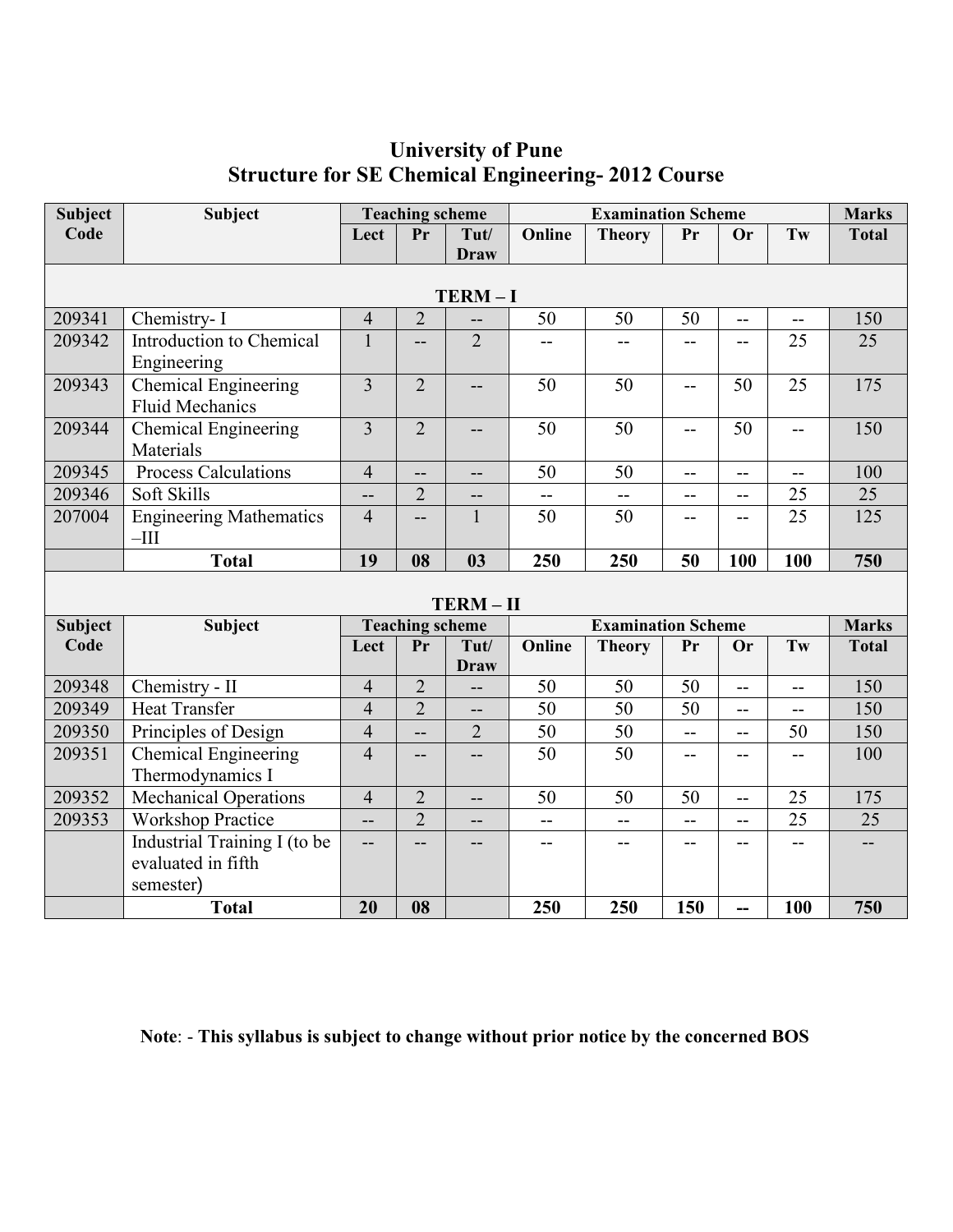# **SEMESTER I 209341: CHEMISTRY-I**

Practicals: 2 Hrs / week Theory-50Maks

**Teaching scheme: Examination scheme:** Lectures: 4 Hrs / week Paper: Online-50 Marks, Practical: 50 Marks

# **Objectives:**

- 1 .To impart the basic concepts of organic chemistry
- 2. To develop understanding about concepts on organic reactions for analysis of unit Processes
- 3. To study the different analytical instruments.

# **Unit -I Bonding and reactivity 08 lectures**

Covalent bonding- Introduction to VBT (revision). Molecular orbital theory, MO structures of s-s, s-p , p-p overlaps , molecular orbital structure of butadiene, benzene, MO energy diagrams for diatomic molecules  $H_2$ ,  $O_2$ , CO. Aromaticity-conditions necessary for delocalization of electrons, resonance structures stability rules, resonance in phenol, aniline, ,benzaldehyde ,nitrobenzene molecules, Inductive effect and Resonance effect on pKa and pKb values of acids and bases. Reaction intermediates -carbonations, carbon ions, free radicals and their stability. Types of reagents, types of reactions.

\_\_\_\_\_\_\_\_\_\_\_\_\_\_\_\_\_\_\_\_\_\_\_\_\_\_\_\_\_\_\_\_\_\_\_\_\_\_\_\_\_\_\_\_\_\_\_\_\_\_\_\_\_\_\_\_\_\_\_\_\_\_\_\_\_\_\_\_\_\_\_\_

# **Unit -II Kinetics and photochemistry 08 lectures**

Kinetics: Rate of reaction, rate constant, order of reaction, kinetics of first and second order reactions, numerical on above, Activated complex theory of reaction rates kinetics of complex reactions. Photochemistry: Introduction and importance, Stark-Einstein law, photochemical rate law, examples of photochemical reactions kinetics of i)  $H_2$ ,  $Cl_2$ reaction ii) dimerisation of anthracene.

# **Unit-III Instrumental methods of Analysis 08 lectures**

- **a) Chromatography,**: Adsorption and partition principles, Study of TLC, column, HPLC, Gas Chromatography and their applications.
- **b) Optical methods**: UV, Lambert-Beer law,  $\lambda_{\text{max}}$ , calculation of  $\lambda_{\text{max}}$  for olefinic and cyclic structures using Woodward Feiser rules, instrumentation IR spectroscopy-introduction, instrumentation and Interpretation of spectra, applications., Flame photometry- principle, instrumentation and applications

# **Unit-IV Solutions 08 lectures**

Solution :-definition, why substances dissolve, temperature and solubility, solution of gas in gas, gases in liquid, Henry's law, the ideal solution, Raoult'1s law of ideal solution, solutions of liquids in liquids, theory of dilute solution. Colligative properties, osmosis, osmotic pressure, Colligative properties of dilute solution- lowering of vapor pressure, elevation of boiling point and thermodynamic derivation, depression in freezing point and thermodynamic derivation. Abnormal behavior of solutions of electrolytes, van't Hoff factor. Numericals on all above.

# **Unit-V**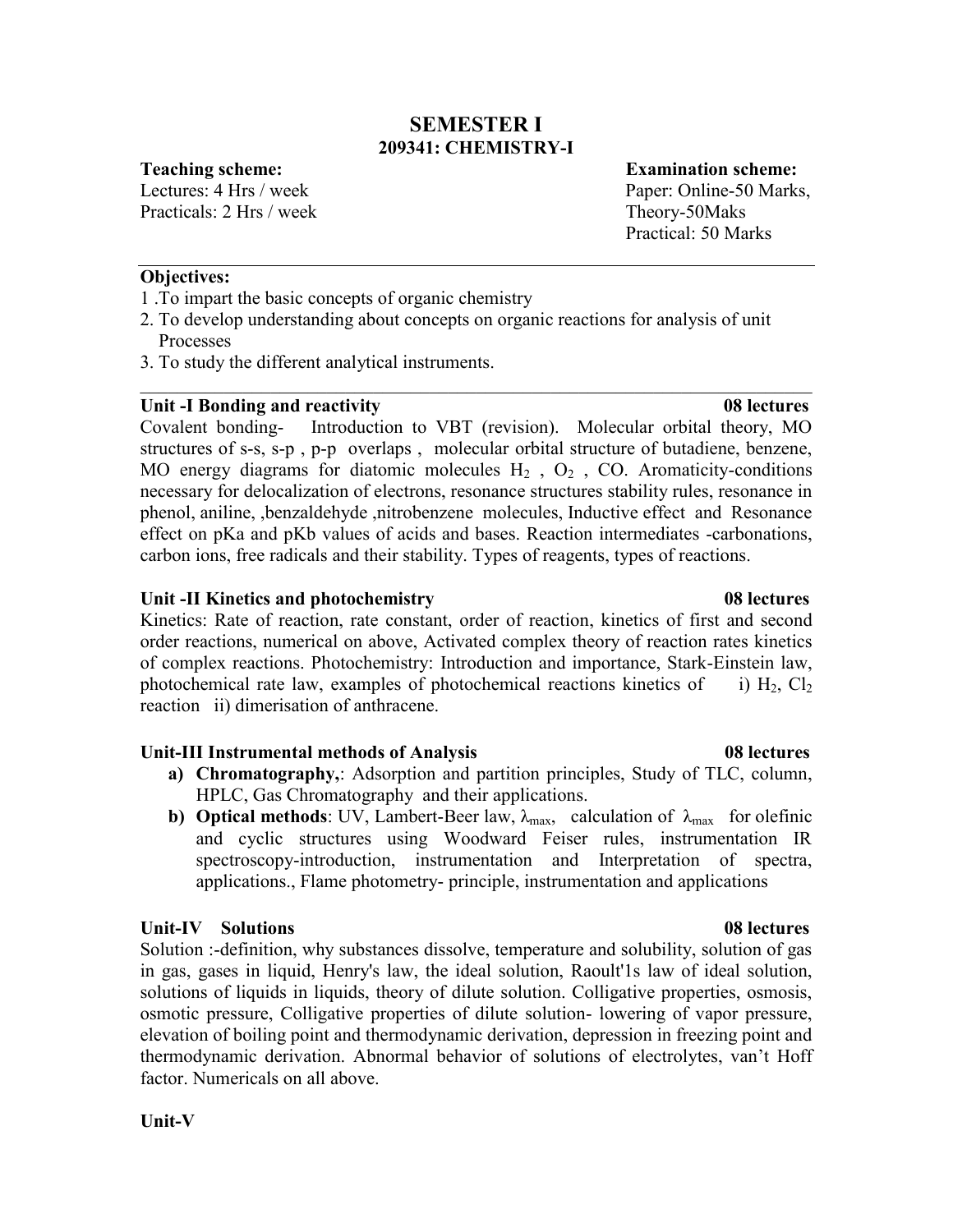# **Reaction mechanisms 08 lectures**

Substitution at saturated carbon  $(S_N1 \cdot S_N2)$  - mechanism, kinetics, stereochemistry, factors favoring it. Electrophonic aromatic substitution in benzene and mono substituted benzenes, activating and deactivating groups, nitration, Friedel-Craft reactions, sulphonation, and diazotization. Nucleophilic substitution on carbonyl carbon. Addition of HX on C=C, 1, 2-Eliminations-  $E_1$  mechanism,  $E_2$  (Saytzeff, Hoffman products), factors favoring it. Rearrangements- Beckmann, Claisen, Favorskii

# **Unit-VI**

# **(a) Heterocyclic compounds 08 Lectures**

Aromaticity, preparation, reactions of pyrrole, furan, pyridine, quinoline.

**(b) Dyes-** Nomenclature, methods of application, color and chemical constitution (chromophore-auxochrome theory), classification of dyes on the basis of chemical structure, diazotization and coupling for azo dyes ,synthesis of crystal violet, alizarin, methyl orange, phenolphthalein

# . **Practicals (Total 10 experiments)**

- 1 Diameter of solute molecule by viscosity measurements.
- 2 To determine rate constant of first order reaction of acid catalyzed hydrolysis of ester.
- 3 Preparation of benzoic acid from benzamide, crystallization and purity checking by TLC.
- 4 To determine molecular weight of solid by Elevation in B.P
- 5 Analysis of sample on HPLC/FTIR/GC
- 6 To find molecular wt. of solute by depression in freezing point of solvent
- 7 To determine Partition coefficient of iodine between water and CCl4 and hence to determine the molecular condition of iodine
- 8 To estimate sodium ion concentration in solution by flame photometer
- 9 Colorimetric estimation of cobalt/ nickel ion in solution
- 10 Preparation of m-nitro aniline from m-dinitro benzene
- 11 Estimation of  $Cu^{++}$  ions by spectrophotometer **(Any six experiments from the above)**
- 12 Identification of given organic compound ( with maximum one functional group ) by systematic analysis

**(Minimum 4 compounds)** 

# **Note - Practical examination will be for three hours and students will perform TWO experiments (one organic analysis and one from remaining)**

# **Reference Books**

- 1. Organic chemistry -I L Finar volume I and II
- 2. Inorganic chemistry J.D. Lee
- 3. Physical chemistry -P L Soni
- 4. Physical Chemistry- Atkins
- 5. Instrumental methods of chemical analysis ----Chatwal -Anand
- 6. Analytical chemistry- Skooge and West
- 7. Reaction mechanism Jerry March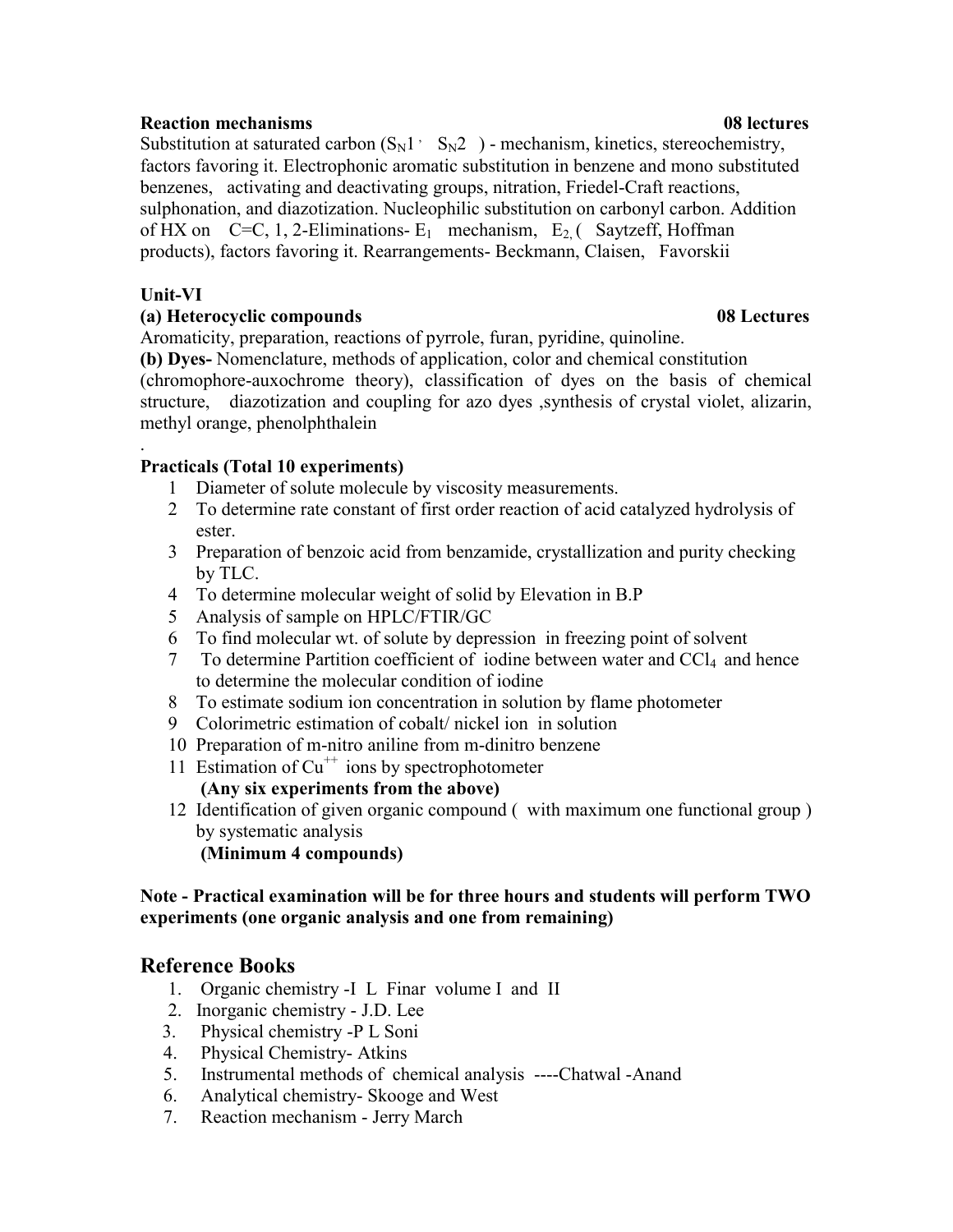- 8. Reaction mechanism-Peter Sykes
- 9. Spectroscopy ---Kalsi
	- 10. Heterocyclic chemistry-Acheson
- 11. Synthetic dyes-O.P. Agarwal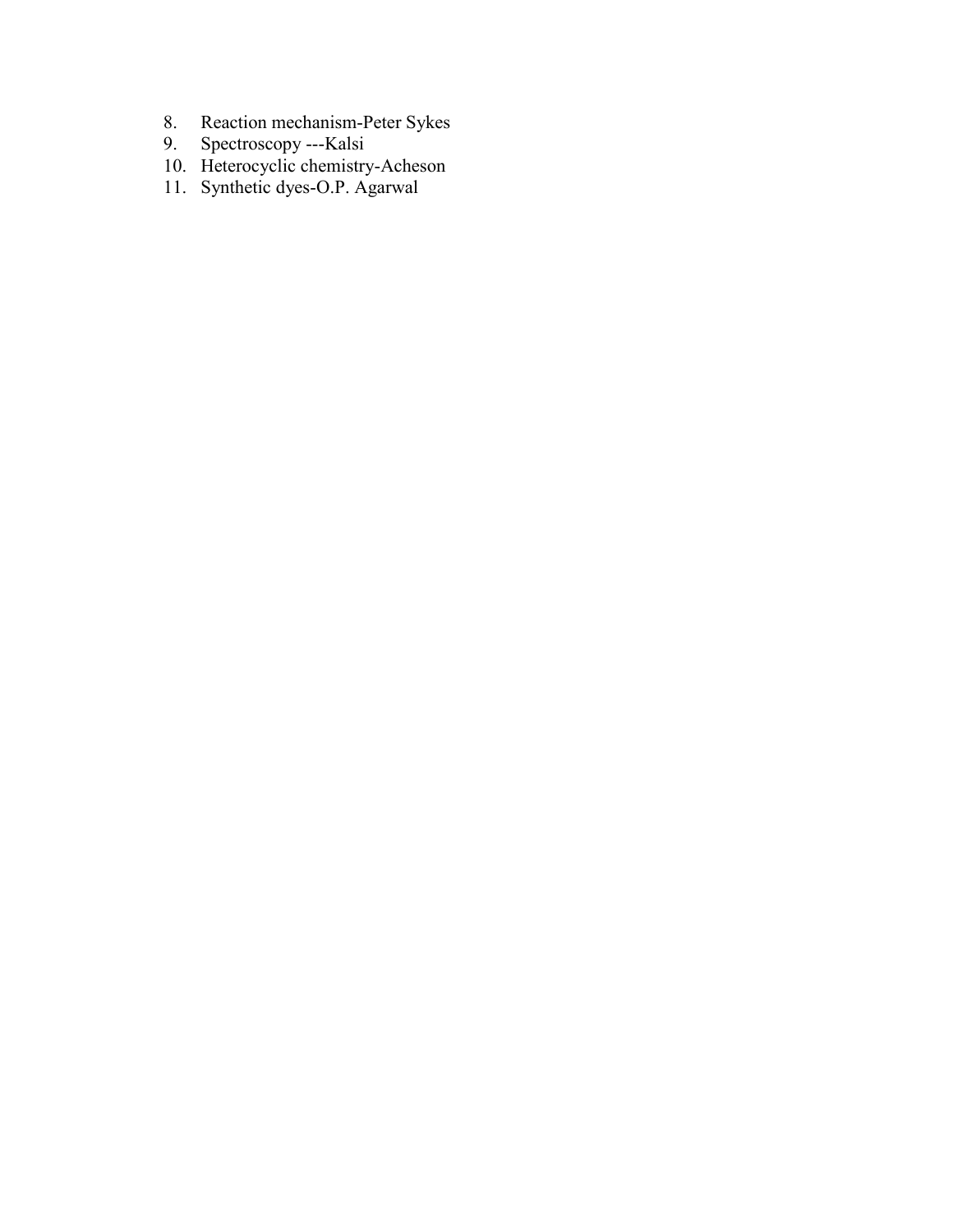# **209342: INTRODUCTION TO CHEMICAL ENGINEERING**

Theory: 1 hr/Week TW: 25 Marks TW: 2 hrs/Week

**Teaching Scheme: Examination Scheme:**

# **Objectives:**

- 1. To study the basic unit operations and unit processes in Chemical industry
- 2. To study the Process instrumentation and safety
- 3. To introduce the student with basic concepts of Chemical Engineering

**Unit-I: INTRODUCTION:** introduction to chemical engineering; history of chemical engineering and chemical technology; Scope of Chemical Engineering, Nature of **Industries** 

**\_\_\_\_\_\_\_\_\_\_\_\_\_\_\_\_\_\_\_\_\_\_\_\_\_\_\_\_\_\_\_\_\_\_\_\_\_\_\_\_\_\_\_\_\_\_\_\_\_\_\_\_\_\_\_\_\_\_\_\_\_\_\_\_\_\_\_\_\_\_\_\_**

**Unit-II: Basic Chemical Calculations: units and dimensions, conversion and conversion factors.** 

Basic Concepts: concept of mole, weight percent, mole percent, normality, molarity, molality, vapor pressure, partial pressure.

**Unit-III: Unit Operations:** Introduction, Definition, examples like Size reduction, sedimentation, filtration, Distillation, evaporation, absorption, extraction, fluid handling, fluid-solid contacting, fluid-solid separation, fluid storage, mixing, solid handling, crystallization, drying, leaching, size separation.

**Unit-IV: Unit processes:** introduction to unit processes with simple examples like sulphonation, polymerization, oxidation, hydrogenation, saponifoication, etherification, nitration, chlorination.

**Unit-V: Basic concept of chemical processes:** Conversion, Yield, efficiency, flow diagram, flow sheets, & block diagram, with examples.

**Unit-VI: Process instrumentation and safety:** Temperature scale, measurement of temperature using bimetallic thermometer, mercury expansion thermometer, gas filled thermometer. Pressure scales & units, measurement of pressure. Level measurement. Flow measurement. Measurement of viscosity. Personal protection devices.

# **Reference Books:**

- 1. Unit operations in chemical engineering by W.L. McCabe and J.C. Smith and Peter Harriott, Mc Graw Hill 5th ed. 1993.
- 2. Himmelblau, D.H, Basic Principles and Calculations in Chemical Engineering, 5th Edn., Prentice Hall, New York, 1990.
- 3. Coulson J M and Richardson J F, Chemical Engineering, Vol. I and II, Pergamon Press, NY, 1990.
- 4. Badger and Banchero, Introduction to Chemical Engineering, 1st Edn., McGraw Hill, NewYork,1954.
- **TW: Based on the study of the Laboratory equipments. Minimum 8.**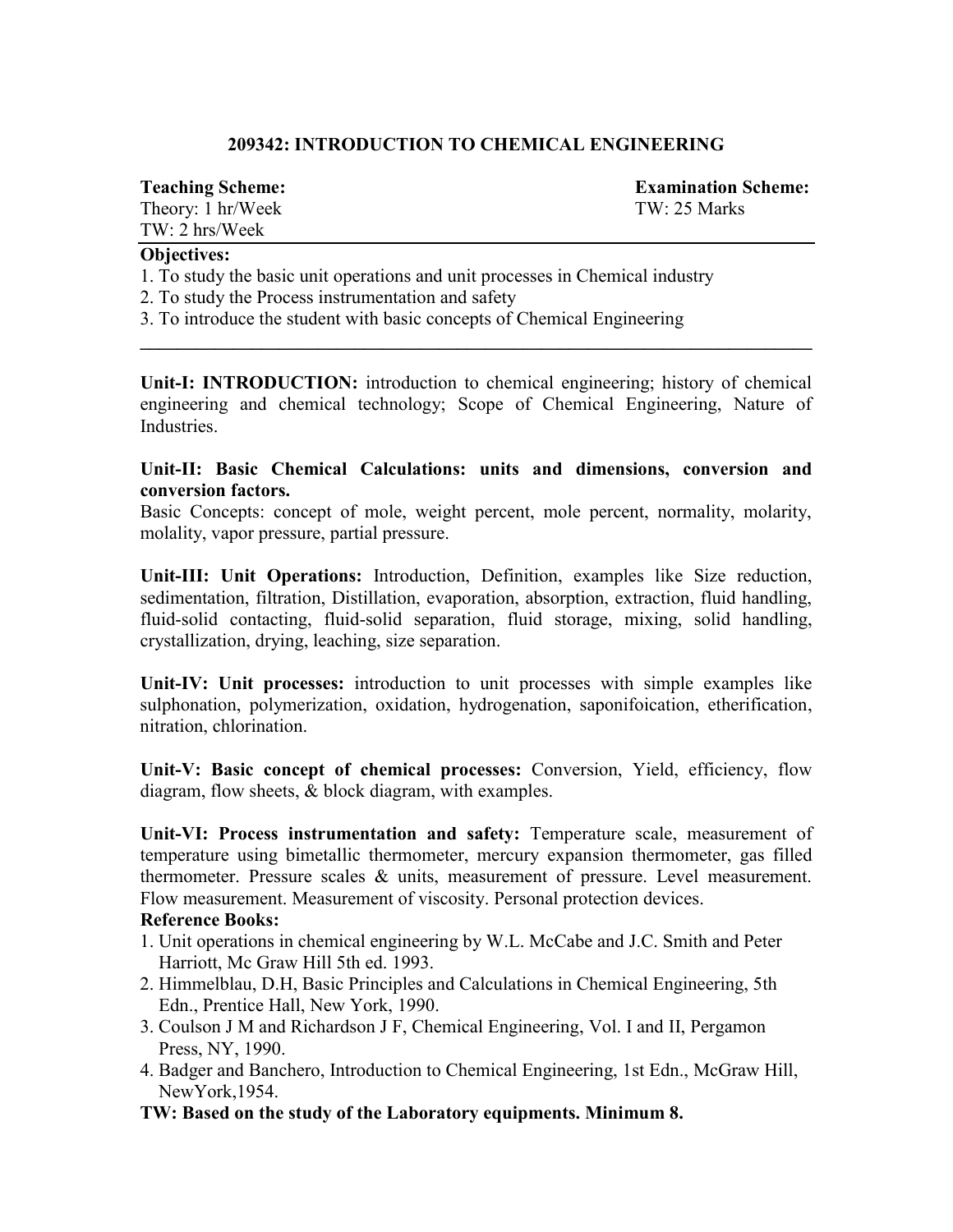# **209343: CHEMICAL ENGINEERING FLUID MECHANICS**

| <b>Teaching scheme:</b> | <b>Examination scheme:</b>               |
|-------------------------|------------------------------------------|
| Lecture: 3 hrs./week    | Paper: Online: 50 Marks Theory: 50 Marks |
| Practical: 2 hrs. /week | TW: 25 Marks Oral: 50 marks              |

# **Objectives:**

- 1. To introduce the basic concepts of fluid mechanics and their applications in Chemical Engineering.
- 2. To develop the ability to formulate problems, identify the basic mechanisms, and solve the problem by mathematical analysis or by application of experimental data.
- 3. To understand and use differential equations to determine pressure and velocity variations in internal and external flow.

4. Develop relationships among process or system variables using dimensional analysis.

**\_\_\_\_\_\_\_\_\_\_\_\_\_\_\_\_\_\_\_\_\_\_\_\_\_\_\_\_\_\_\_\_\_\_\_\_\_\_\_\_\_\_\_\_\_\_\_\_\_\_\_\_\_\_\_\_\_\_\_\_\_\_\_\_\_\_\_\_\_\_\_\_**

# **UNIT 1: Introduction**

Fluid, Properties of fluid, Classification of fluids, Newton's law of viscosity, Rheological classification of fluids, Pressure and temperature dependence, Types of flow, Lines to describe the flow, Application of fluid flow in Chemical Engineering. **06 Lectures**

# **UNIT 2: Fluid Statistics And Its Applications**

Hydrostatic equilibrium, parametric equation, Hydrostatic equilibrium in centrifugal field; Concept of atmospheric, gauge and absolute pressure, manometers, pressure measurement by simple and differential manometer. **06 Lectures**

# **UNIT 3: Basic Equations Of Fluid Flow And Flow Measuring Devices**

Basic equations of fluid flow: Continuity equation, equation of motion, Flow measurement using Venturimeter, Orificemeter, Rotameter & Pitot Tube, **04 Lectures**

# **UNIT 4: Flow of Incompressible Fluids In Conduits**

Shear stress distribution, Relation between skin friction and wall shear, The friction factor; Laminar flow through circular pipe, on inclined plane, through annular space; Relation between average and maximum velocity, Major and Minor Loses, Darcy Weisbach equation, Friction factor chart. Numerical based on above. **08 Lectures**

# **UNIT 5: Boundary Layer and Dimensional Analysis**

Concept of hydrodynamic boundary layer, Growth over a flat plate, Different thickness of boundary layer, Fundamental dimensions of quantities, Dimensional homogeneity, Dimensional analysis by Rayleigh's method and Buckingham's method, Dimensionless numbers. **06 Lectures**

# **UNIT 6: Flow Past Immersed Bodies And Transportation Of Fluids**

Drag and drag coefficient, Flow through beds of solids, Motion of particles through fluids, Introduction to fluidization, Pipes and tubing's, Joints and fittings, Major and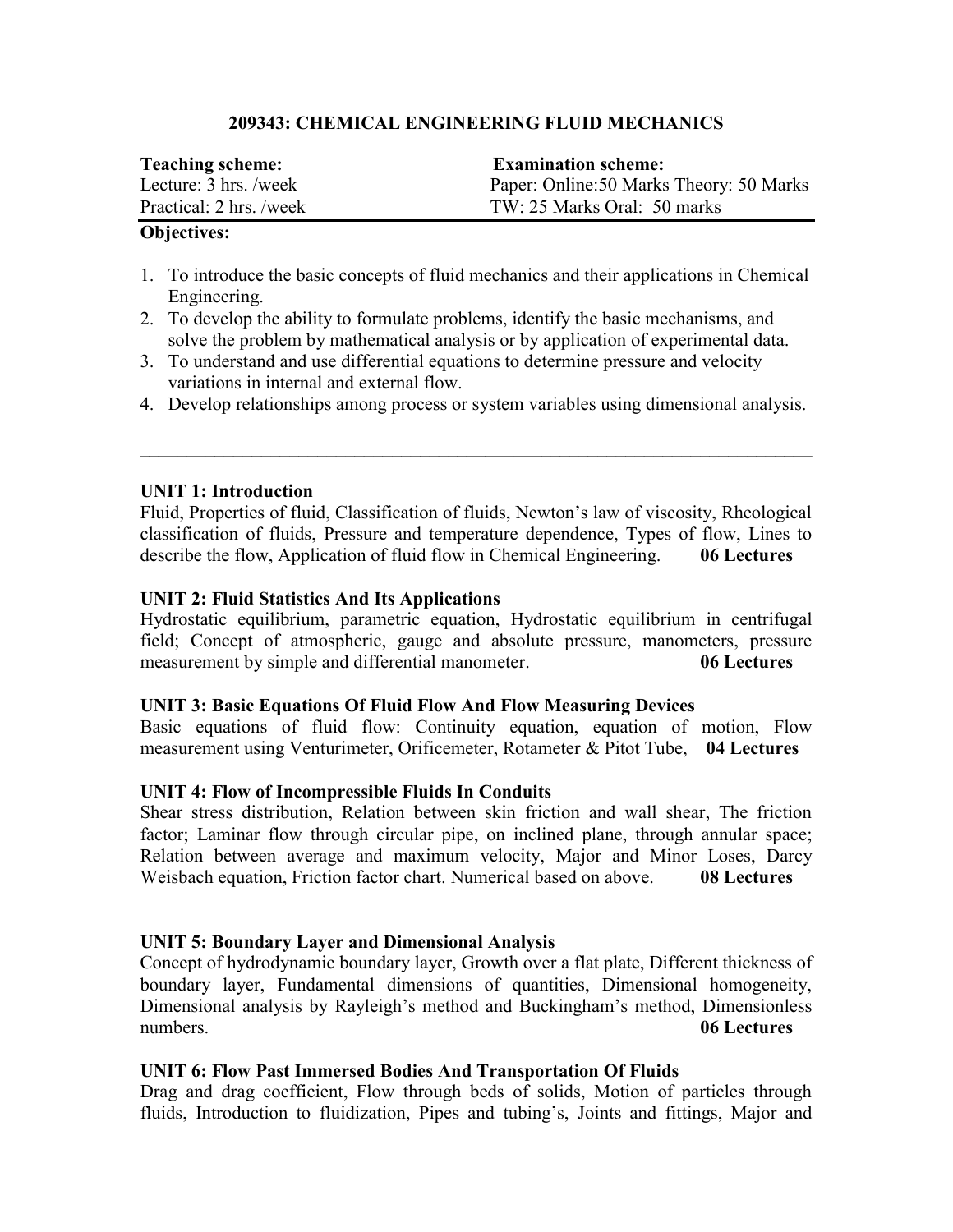minor losses, Different types of valves, Pumps: Centrifugal pump, Performance of centrifugal pumps. Numerical based on above. **08 Lectures**

# **Practicals**

- 1. Determination of viscosity.
- 2. Reynolds experiment to determine laminar and turbulent flow.
- 3. Flow through packed bed
- 4. Flow through venturimeter
- 5. Flow through orifice meter
- 6. Flow through pipe fitting(Minor Losses)
- 7. Flow through Spiral Coil.
- 8. Flow Through Helical Coil
- 9. Determination of friction factor (Major Losses)
- 10. Verification of Darcy's law
- 11. Characteristics of centrifugal pump
- 12. Verification of stokes law
- 13. Calibration of rotameter
- 14. Verification Of Bernoulli theorem

# **Minimum 8 Practical from the above list should be performed**

# 1. **Reference Books:**

- 2. McCabe, Smith, Hariot, "Unit Operations in Chemical Engineering", 7<sup>th</sup> ed.,
- 3. M. Coulson, J.F. Richardson, with J.R. Backhurst and J.H. Harker, Coulson "Richardson Chemical Engineering, Volume-1",  $6<sup>th</sup>$  ed., Butterworth-Heinemann, 1999
- 4. R K Bansal, "A Textbook of Fluid Mechanics and Hydraulic Machines", 9<sup>th</sup> ed. Laxmi Publications, New Delhi, 2004
- 5. Modi, L.P., Seth, S.M., "Hydraulics and Fluid Mechanics", Standard Book House, New Delhi,2002
- 6. Bird R.B., Stewart W.E., Lightfoot E.N. "Transport phenomena" 2ed., Wiley Publications,2002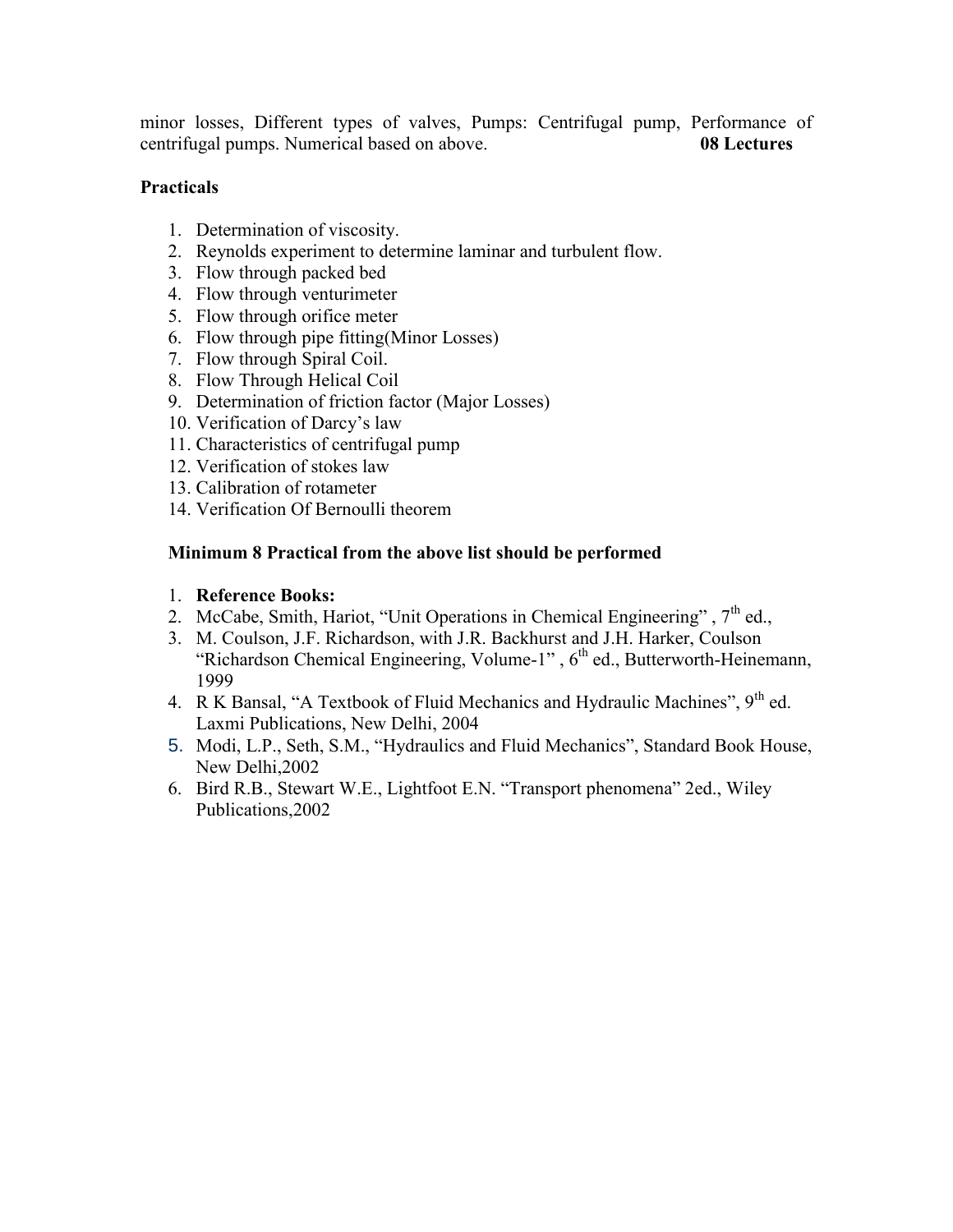# **209344: CHEMICAL ENGINEERING MATERIALS**

Practical: 2 hr/week Theory: 50 Marks

**Teaching Scheme: Examination Scheme:**  Lecture: 3 hr/ week Paper: Online: 50 Marks Oral: 50 Marks

# **Objectives:**

1**.** To impart the basic concepts of material science

2. To develop understanding about selection based on properties for various applications

 $\_$ 

- 3. To study the different methods for testing of materials
- 4. The applications of advance materials like nanomaterials

# **1. Introduction:**

Introduction to materials and their principle properties, Structure property relationships in materials. Introduction to determination of mechanical properties of materials ASTM methods. **4 Lect.**

\_\_\_\_\_\_\_\_\_\_\_\_\_\_\_\_\_\_\_\_\_\_\_\_\_\_\_\_\_\_\_\_\_\_\_\_\_\_\_\_\_\_\_\_\_\_\_\_\_\_\_\_\_\_\_\_\_\_\_\_\_\_\_\_\_\_\_\_\_\_\_\_

**2. Basic principles in selection of materials for fabrication and erection of chemical plant.** Testing of materials, destructive and nondestructive tests, structure of atom and chemical bonds, crystal structures and their influence on material properties, Deformation and slip processes. **6 Lect.** 

# **3. Metals and their alloys:**

Iron – carbon diagram, Ferrous and nonferrous alloys, mild steel, special steels, stainless steels, brasses, aluminum alloys and titanium alloys, high and low temperature material, insulation, refractories.

**Heat Treatments:** Methods for fabrication, rolling, bending, central punching, riveting, and welding. **7** Lect.

**4. Nano materials:** Classification, synthesis, characterization and application of Nano materials – Fullerenes, Bucky balls, carbon nano tubes, fullerites. Nano particles – silver nano particles. Applications of Nano materials in Chemical Industry**. 6 Lect.** 

**5. Experimental techniques:** Electron Microscopes; scanning electron microscopy (Basics, Principal Elements, working), transmission electron microscopy (Basics, Principal Elements, working). **Scanning probe microscopes;** scanning tunneling microscopy, atomic force microscopy, **other kinds of microscopes;** X-ray diffraction

**7 Lect.** 

**6. Typical Engineering Materials**: Definition of ceramics and glasses; interaction between structure, processing, and Mechanical, electrical and thermal properties of ceramic phase; Applications of ceramic and glass materials; Crystalline and noncrystalline ceramics, silicates, refractories, clays, cements, glass vitreous silica, and borosilicate**.** Ceramic Organic materials, Organic protective coatings. **6 Lect.**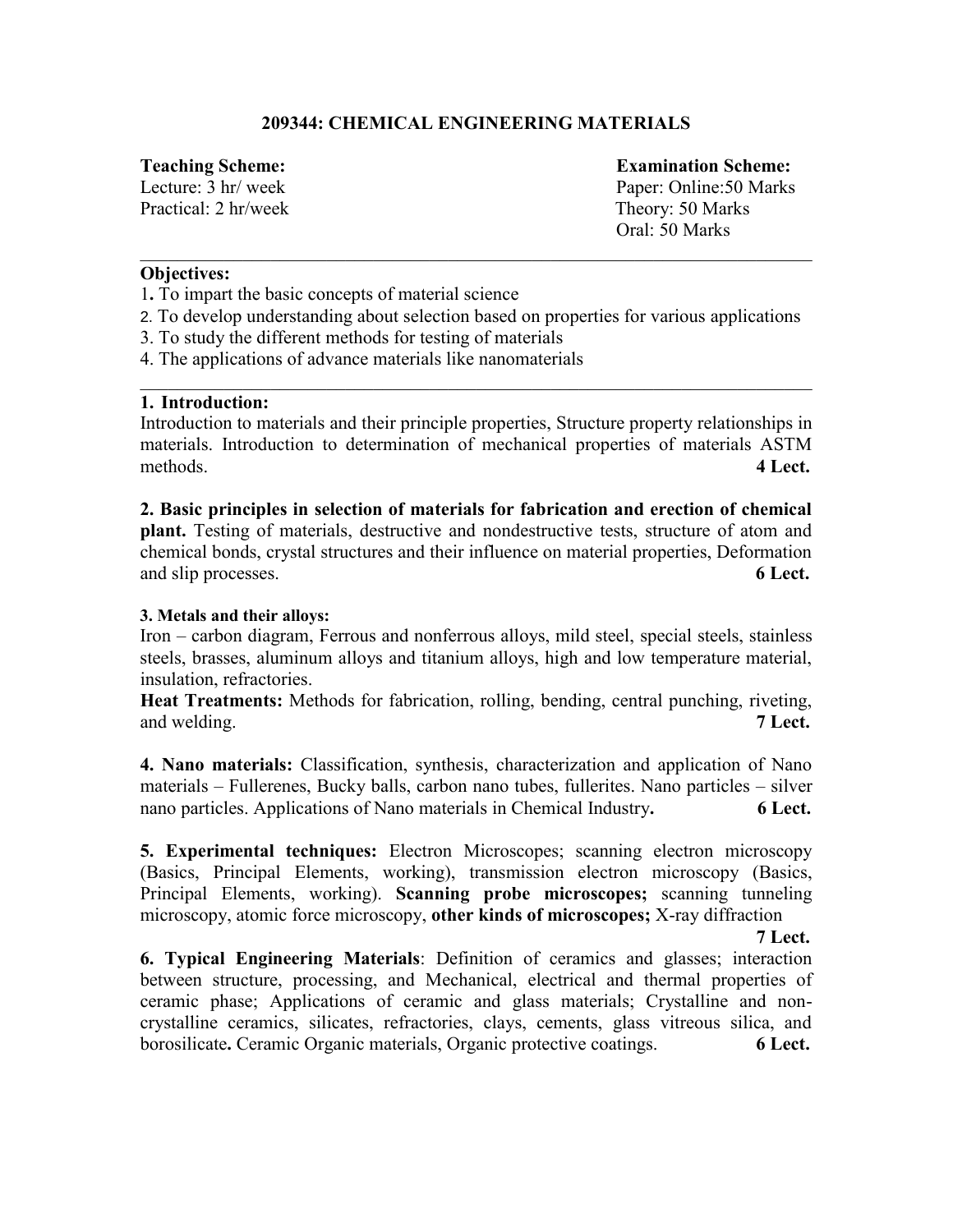# **Reference Books**

- 1. James F. Shacketford, introduction to material science, McMillan publishing company, Newyork ISBN 1990.
- 2. D.Z. Jestrazebaski, properties of Engg. Materials, 3rd Ed. Toppers. Co. Ltd.
- 3. J.L. Lee and Evans, Selecting Engineering materials for chemical and process plants, Business Works 1978.
- 4. A text book of machine design, Khurmi R.S. and Gupta J.K.
- 5. Material Science & Metallurgy for Engineers, Dr.V.D.Kodgire, Everest Publishing House.
- 6. Introduction to Nano Technology, John Wiley & Sons by Charles P Poole, Frank J Owens.
- 7. Nano materials, synthesis, properties and applications, Institute of physics publishing, Bristol and Philadelphia, by A.S. Edels tein and R.C. Kamarhati

# **Practical:**

- 1. Microstructure observation and study of metals and alloys. (Minimum five) low Carbon steel, medium carbon steel, high carbon Steel, tin, bronze, brass, phosphor Bronze.
- 2. Study of properties of polymeric materials; impact test and polymeric Tests. Synthesis of Polymers like nylon, PVC, PTFE etc
- 3. Different types of hardness test on metals. i.e. Rockwell hardness test, Brinell hardness test, Shore scleroscope tests.
- 4. Izod and Charpy impact test on mild steel, copper, brass and aluminum.
- 5. Chemical analysis of metals and alloys (Any one element to be analyzed e.g. Molybdenum from stainless steel, carbon from steel, copper from brass etc.
- 6. Macrostructure observation: (flow lines observation in forging by macro etching Sulphur printing of steel.)
- 7. Study experiments based in, i) Dye penetration ii) Rubber lining, iii) Ultrasonic test, iv) Heat treatments.
- 8. Study of Nanomaterials, Synthesis of Nanomaterials.
- 9. Study of Moisture Adsorption by Nanomaterials.
- 10. Study of Temperature V/S Relative Humidity for Nanomaterials.
- 11. To synthesize gold/silver (Au/Ag) nanoparticles and record the optical absorption spectra using simple absorption spectrometer.
- 12. To synthesize zinc oxide  $(2nO)$  nanoparticles using a chemical route and calculate the size using UV-Vis absorption spectrum.
- 13. To synthesize titanium nanoparticles  $(TiO<sub>2</sub>)$  using a chemical route and determine the phase and size using X-ray diffraction. (Using Scherrer formula).
- 14 To synthesize the  $Fe<sub>2</sub>O<sub>3</sub>$  nanoparticles of different shapes and calculate the average size using scanning electron microscope (SEM) or transmission emission microscope (TEM).

# **\* Minimum 8 experiments to be performed from the above suggested experiments.**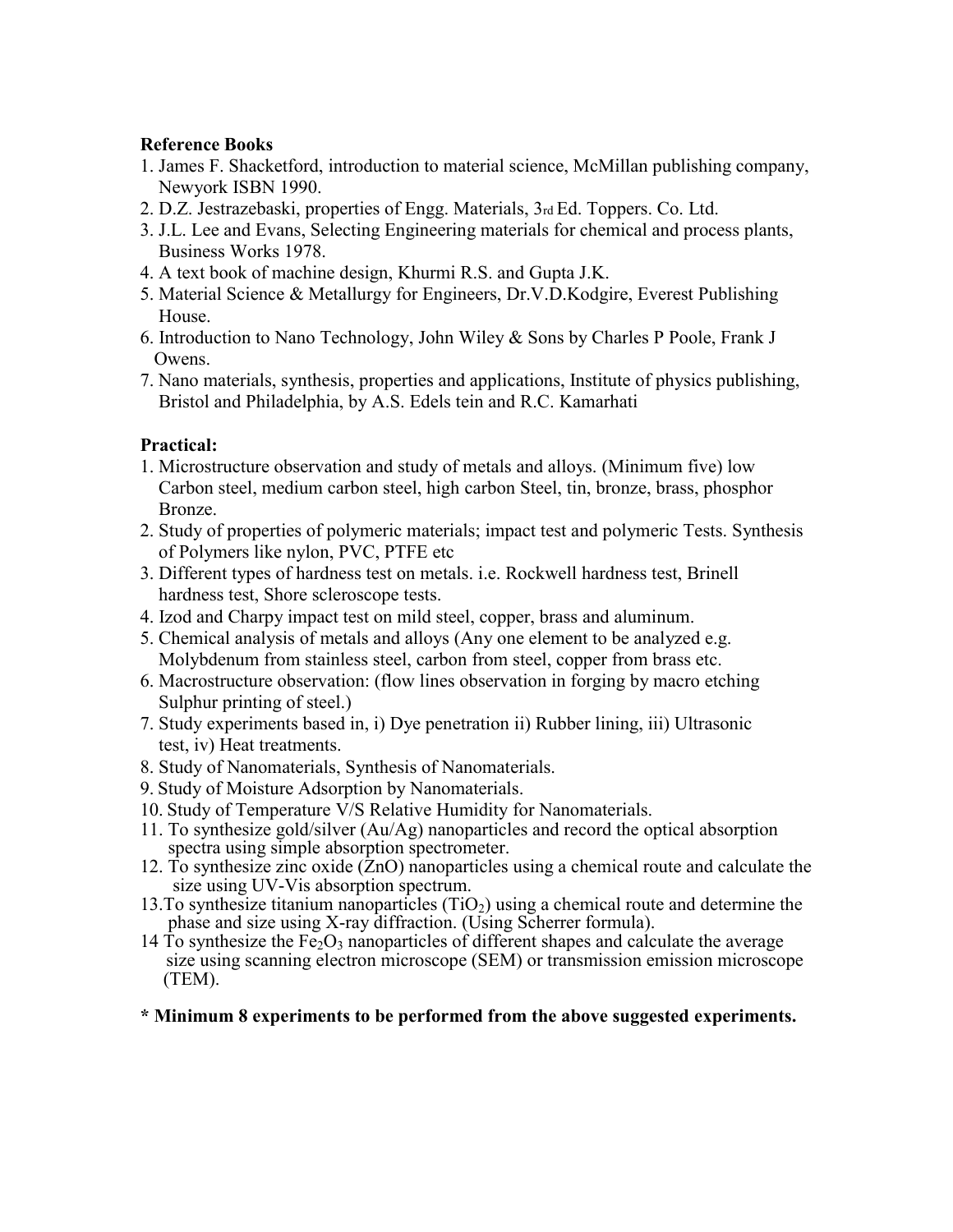# **209345: PROCESS CALCULATIONS**

| <b>Teaching scheme:</b> | <b>Examination scheme:</b> |
|-------------------------|----------------------------|
| Lectures: 4 Hrs / week  | Paper: Online: 50 Marks    |
|                         | Theory: 50 Marks           |

### **Objectives:**

- 1. To give students the basic knowledge of processes in Chemical engineering field
- 2. To study the basics required in calculations of material and energy requirements of any process
- 3. To understand the implications of steady and unsteady state processes
- 4. To understand the importance of material and energy balance calculations in industrial applications

**\_\_\_\_\_\_\_\_\_\_\_\_\_\_\_\_\_\_\_\_\_\_\_\_\_\_\_\_\_\_\_\_\_\_\_\_\_\_\_\_\_\_\_\_\_\_\_\_\_\_\_\_\_\_\_\_\_\_\_\_\_\_\_\_\_\_\_\_\_\_\_\_** 

# **Unit 1: Basic Chemical Calculations 4 lectures**

Introduction to unit processes and operations and their symbols, process flow sheet, Concept of steady and unsteady state operations, Dimensions and Units, Basic Chemical Calculations including mole, equivalent weights, solids, liquids, solutions and their properties, properties of gases.

# **Unit II: Material Balances without Chemical Reactions 8 lectures**

Concept, material balance calculations, recycling and bypassing operations, introduction to unsteady state processes with examples like batch reactor, accumulation of inert components, etc.

### **Unit III: Material Balances involving Chemical Reactions 9 lectures**

Concept, material balance calculations, electrochemical reactions, recycling and By-passing operations.

# Unit IV: Energy Balances **7 lecture** 7 lecture

Concept, energy and Thermo chemistry, energy balances, heat capacity of pure substances and mixtures, latent heats, enthalpy of pure substances and mixtures, absolute enthalpy, heat of reaction, adiabatic reactions, thermo chemistry of mixing processes, dissolution, liquid-liquid mixtures, gas-liquid systems.

# **Unit V: Stoichiometry and Unit Operations 10 lectures**

Distillation, absorption and stripping, extraction and leaching, crystallization, psychrometry, drying, evaporation, introduction to stoichiometry and industrial problems.

### **Unit VI: Combustion 4 lectures**

Calorific values, coal, liquid fuels, gaseous fuels, air requirement and flue gases, combustion calculations.

### **Reference Books**

- 1. Stoichiometry by Bhatt & Vora
- 2. Basic Principles & Calculations in Chemical Engineering by Himmelblau.
- 3. Chemical Process Priciples Part I by Hougen & Watson
- 4. Elementary Principles of Chemical Processes, Interactive Chemical Process Principles, 3Ed.
- By Richard M. Felder Ronald W. Rousseau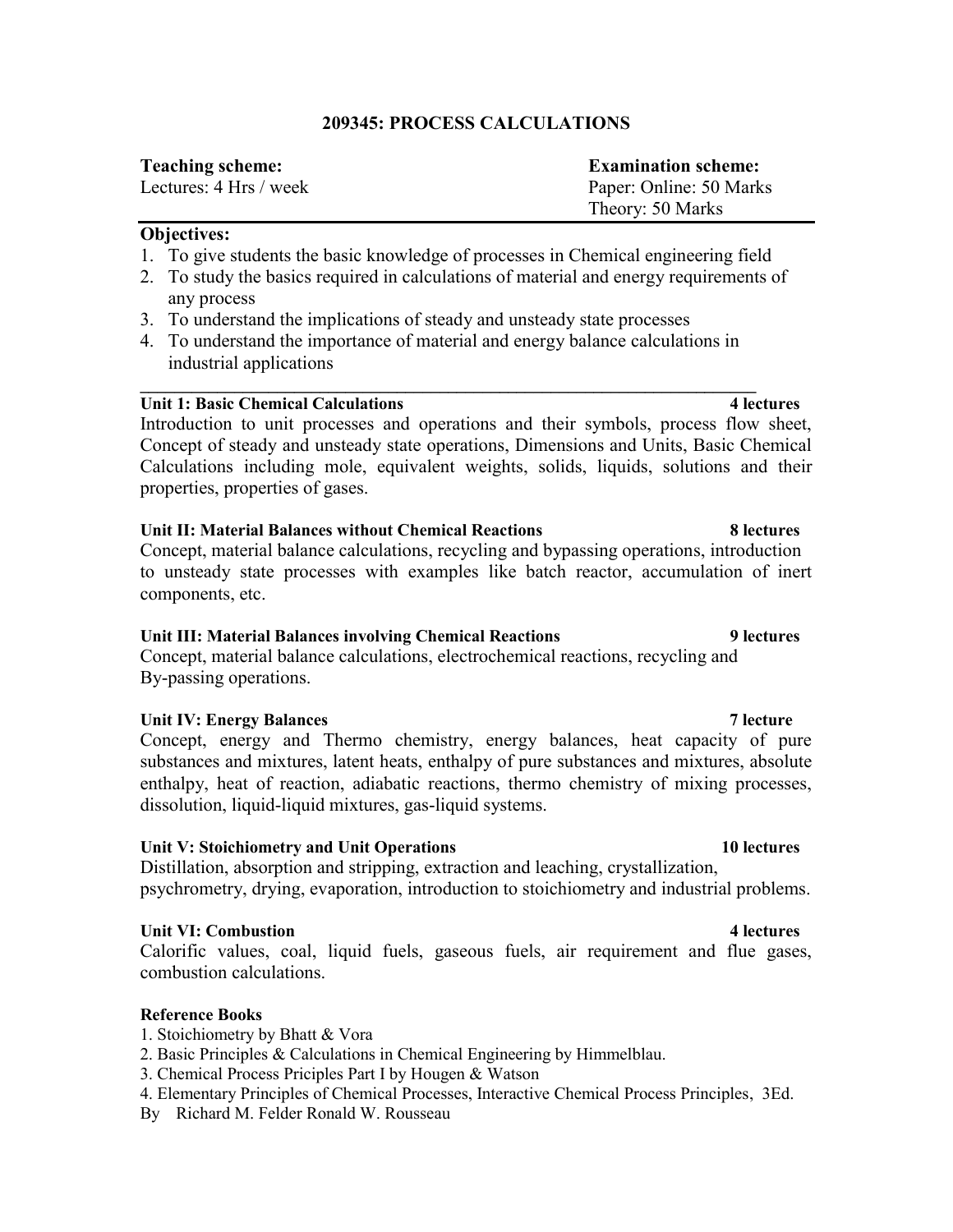# **209346: SOFT SKILLS**

| <b>Teaching Scheme:</b> | <b>Examination Scheme:</b> |
|-------------------------|----------------------------|
| Practical: 2 hr/week    | $TW: 25$ Marks             |

### **Objectives:**

- 1. To identify the most critical issues that confronted particular periods and locations in history
- 2. To identify stages in the development of science and technology
- 3. To understand the purpose and process of communication
- 4. To produce documents reflecting different types of communication such as technical descriptions, proposals, and reports
- 5. To develop a positive attitude and self-confidence in the workplace and
- 6. To develop appropriate social and business ethics.

**\_\_\_\_\_\_\_\_\_\_\_\_\_\_\_\_\_\_\_\_\_\_\_\_\_\_\_\_\_\_\_\_\_\_\_\_\_\_\_\_\_\_\_\_\_\_\_\_\_\_\_\_\_\_\_\_\_\_\_\_\_\_\_\_\_\_\_\_\_\_\_\_ Professional speaking**: Interview process, characteristic of job interview, pre-interview preparation techniques, frequently asked interview questions.

G.D – Nature of G.D, G.D and debate, importance of G.D, strategy of G.D, techniques for individual contribution, group interaction strategy.

**Presentation skills–** Nature and importance of oral presentation, planning the presentation, preparing the presentation, organizing your presentation, rehearsing and presentation. Improving delivery, checklist for making presentation.

**Professional writing:** Routine business letters – letter writing skills, form and structure, style and tone, enquiry letters, replies to enquiry letters, P.O, letters urging action, complaint and adjustment letters.

**Sales letters** – Sales letters, organizing sales letters, opening, body, closing.

**Resume and job application** – Writing resume, job application letters.

Business memo– Principles and fundamentals, business memo, letter versus memo, form and structure of memo, writing strategies, characteristics of effective memo.

E-mail messages- Principles and fundamentals, advantages of Email messages, characteristics successful Email messages.

Reports – Nature and significance, types of reports, format of reports, writing strategies. Proposals – Nature and significance, type of proposal, structure of formal proposal, writing tips.

Technical articles– Nature and significance, types of technical articles, journal articles and conference paper, review and research articles, writing strategies.

**Soft skills:** What are soft skills? , global competition, hard skills (technical skills) versus soft skills, emotional intelligence, interpersonal skills, motivation, leadership skills, decision making, negotiation skills, business etiquette, problem solving skills, conflict management, stress management, crisis management, social understanding, behaviors traits, teamwork.

**Human values:** Morals, values, ethics, integrity, work ethics, virtues, respect for others, caring, sharing, honesty, courage, time management, cooperation, commitment, empathy, self confidence, challenges in work place, spirituality.

**Engineering Ethics:** Overview, senses of engineering ethics, variety of moral issues, types of enquiries, moral dilemma, moral autonomy, moral development, consensus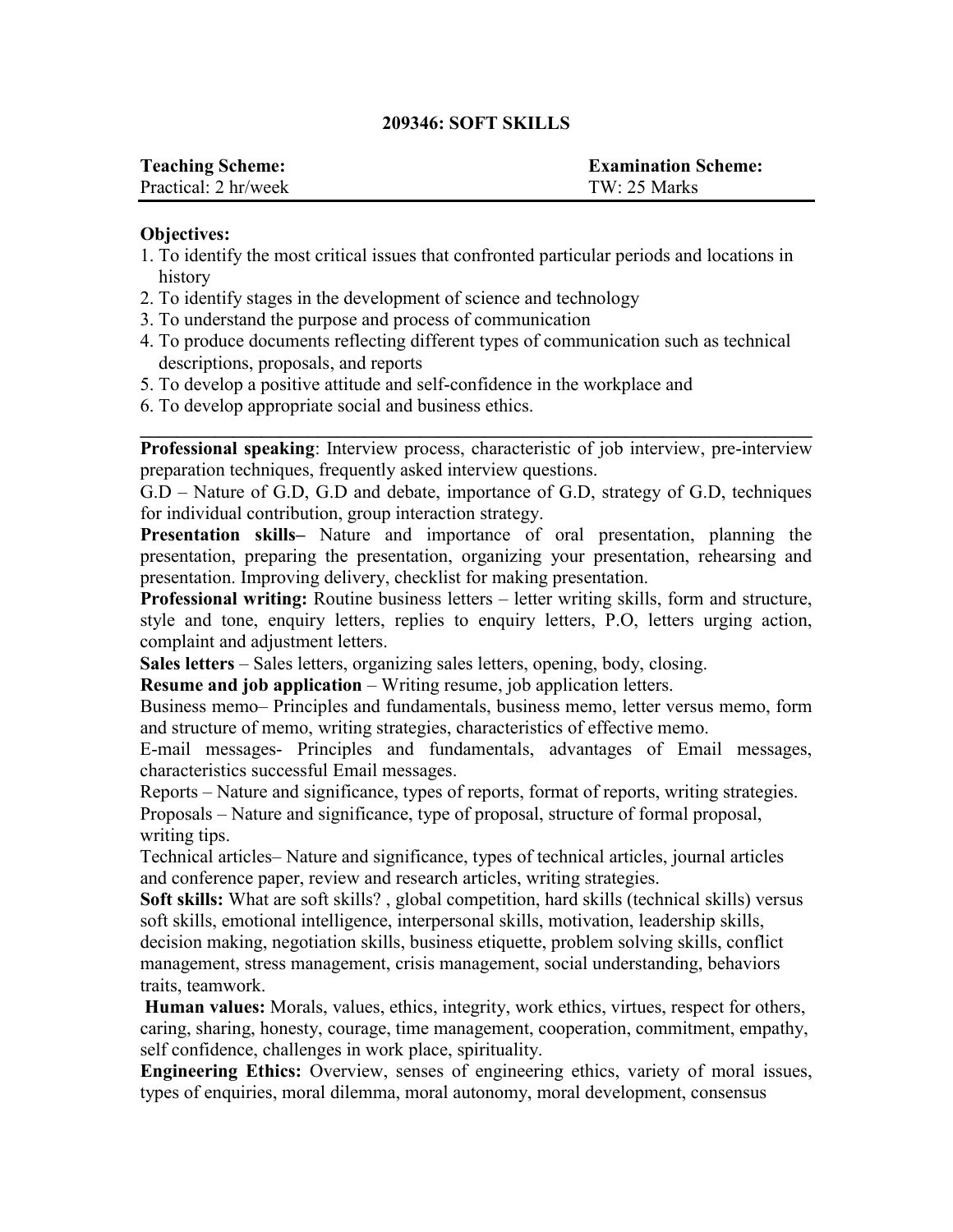And controversy, profession, models of professional roles, responsibility, ethical theories, self control, self interest, customs, religion, self respect, overview of safety, responsibility and human rights, case study.

**Global issues:** Globalization, multinational corporations, environmental ethics, computer ethics, moral leadership, code of ethics.

**Engineers as managers**: Foresight as future managers in organizations, as consulting engineers, as experts, as advisors, as CEO's, Entrepreneurship skills.

# **Term Work:**

Term work and theory are considered to be integral part of the course.

Term work shall consist of a journal consisting of regular assignments and presentations completed in the practical class and at home, the total number of assignments should not be less than twelve, generally covering the topics mentioned above. As far as possible, submission should be word processed on a computer using a standard package by the student himself.

For the purpose of assignments, extensive use of research papers published in technical journals and articles published in magazines and newspapers may be made so that there is no repetition by the individuals. Oral presentations exercises and group discussions should be conducted batch wise so that there is a closer interaction. Students should be sent to industrial visits for exposure to corporate environment.

# **Reference Books**

- 1. Krishna Mohan and Neers Banarge (1996), Developing Communication Skills, Macmillan India Ltd.
- 2. Day (1995), How to write and publish a scientific paper, Cambridge Lowpriced Edition.
- 3. Bernice Hurst (1996), Handbook of communication skill,  $2<sup>nd</sup>$  Edition, Kogan page
- 4. Strunk W (Jr.) and White E.B., The elements of style, Latest edition, Macmillan Publishing Company, New York
- 5. University of Chicago Press Manual of Style, Publ. University of Chicago Press, (Chicago. Latest Edition).
- 6. M Ashraf Rizvi , Effective technical communication, Mc graw Hill
- 7. R.S. Naagarazan, Professional ethics and human values, New Age international Publishers.
- 8. Elizabeth Valuance, Business Ethics at work.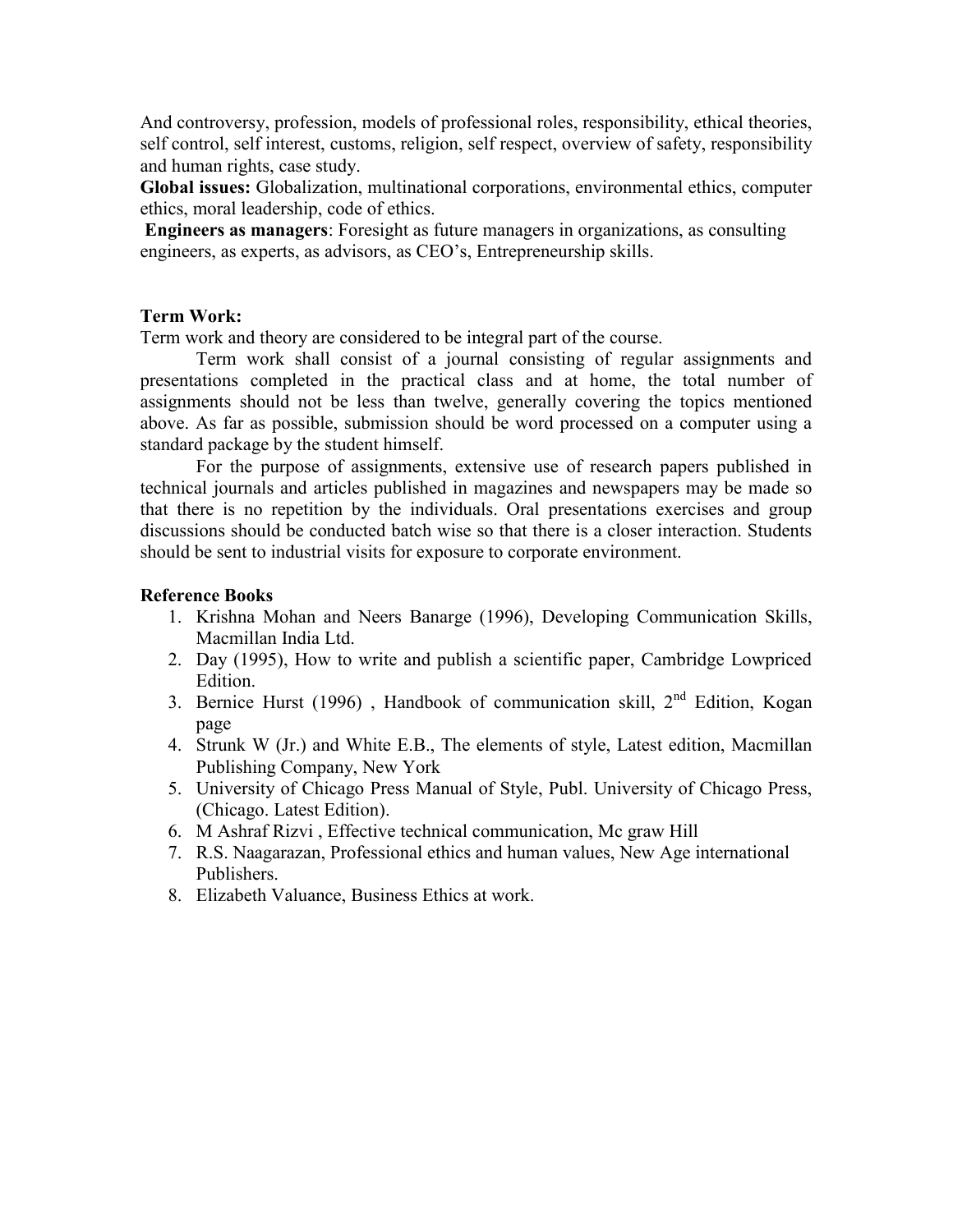#### UNIVERSITY OF PUNE

#### For Chemical /Bio Tech/Printing Engineering (Sem I) For Petroleum/Petrochemical/Polymer Engineering (Sem II) 207004 ENGINEERING MATHEMATICS - III (2012 Course)

**Teaching Scheme:** 

Lectures - 4 Hrs./Week Tutorials  $-1$  Hr./Week

**Section I** 

Unit I: Linear Differential Equations (LDE) and Applications (09 Hours) LDE of n<sup>th</sup> order with constant coefficients, Method of variation of parameters, Cauchy's & Legendre's DE, Simultaneous & Symmetric simultaneous DE. Applications of LDE to chemical engineering problems and mass spring system.

#### Unit II: Fourier Transform (FT)

Fourier integral theorem. Sine & Cosine integrals. Fourier Transform, Fourier Cosine Transform, Fourier Sine Transforms and their inverses. Finite FT, Application of FT to problems on one and two dimensional heat flow problems.

#### Unit III: Laplace Transform (LT) and Applications:

Definition of LT, Inverse LT, Properties & theorems, LT of standard functions, LT of some special functions viz. error, First order Bessel's, Periodic, Unit Step, Unit Impulse, ramp, jump, parabolic, Si(t) and Ei(t). Applications of LT for solving ordinary differential equations, liquid level systems, consisting of single tank and

two tanks in series (interacting and non-interacting systems), second order systems (damped vibrator). **Section II** 

#### Unit IV: Vector Differential Calculus

Physical interpretation of Vector differentiation. Radial, Transverse, Tangential & Normal components of velocity and acceleration. Vector differential operator, Gradient, Divergence & Curl, Directional derivative, Solenoidal, Irrotational and Conservative fields, Scalar potential, Vector identities.

#### Unit V: Vector Integral Calculus and Applications

Line, Surface and Volume integrals, Work-done, Green's Lemma, Gauss's Divergence theorem, Stoke's theorem. Applications of vectors to problems in Fluid Mechanics, Continuity equations, Stream lines, Equations of motion, Bernoulli's equations.

#### Unit VI: Applications of Partial Differential Equations (PDE)

Basic concepts, modeling of Vibrating string, Wave equation, one and two dimensional Heat flow equations, method of separation of variables, use of Fourier series. Applications of PDE to problems of Chemical and allied engineering.

#### **Text Books:**

- 1. Advanced Engineering Mathematics, 9e, by Erwin Kreyszig (Wiley India).
- Advanced Engineering Mathematics, 7e, by Peter V. O'Neil (Cengage Learning). 2.

#### **Reference Books:**

- 1. Advanced Engineering Mathematics, 2e, by M. D. Greenberg (Pearson Education).
- $2.$ Advanced Engineering Mathematics, Wylie C.R. & Barrett L.C. (McGraw-Hill, Inc.)
- $3.$ Higher Engineering Mathematics by B. S. Grewal (Khanna Publication, Delhi).
- Applied Mathematics (Volumes I and II) by P. N. Wartikar & J. N. Wartikar (Pune Vidyarthi Griha Prakashan,  $4.$ Pune).
- Higher Engineering Mathematics by B.V. Ramana (Tata McGraw-Hill). 5.
- Advanced Engineering Mathematics with MATLAB, 2e, by Thomas L. Harman, James Dabney and Norman 6. Richert (Brooks/Cole, Thomson Learning).

#### **Tutorial and Term Work:**

- Tutorial for the subject shall be engaged in minimum of four batches (batch size of 20 students maximum) per  $i)$ division.
- Term work shall consist of six assignments (one per each unit) based on performance and continuous internal  $\overline{ii}$ ) assessment.

 $56 - 60$ 

# Mujumdaw

**Examination Scheme:** Paper – 50 Marks (2 Hrs.) Online - 50 Marks Term work: 25 Marks

(09 Hours)

(09 Hours):

(09 Hours)

(09 Hours)

(09 Hours)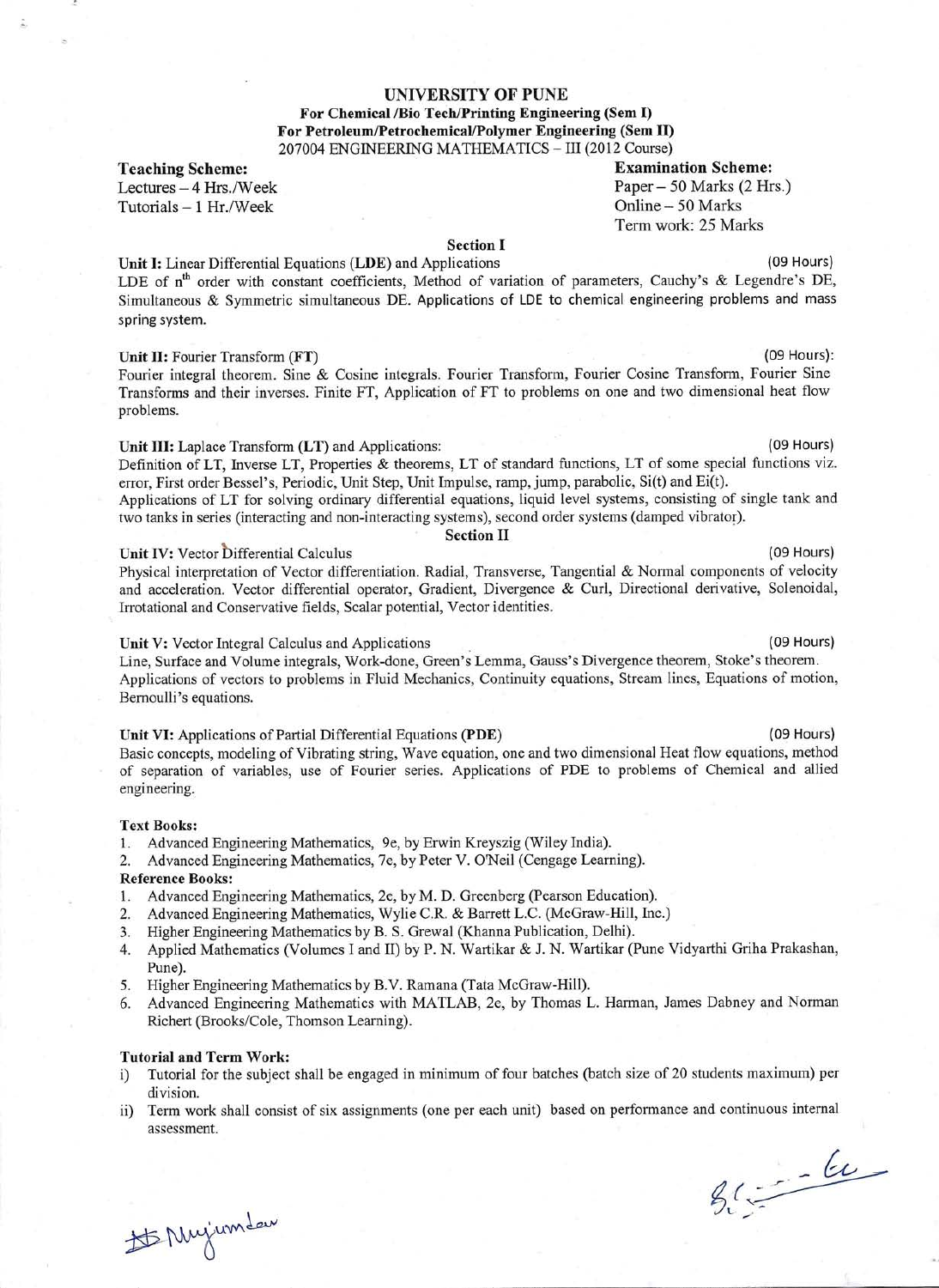# **SEMESTER II**

### **209347: CHEMISTRY-II**

\_\_\_\_\_\_\_\_\_\_\_\_\_\_\_\_\_\_\_\_\_\_\_\_\_\_\_\_\_\_\_\_\_\_\_\_\_\_\_\_\_\_\_\_\_\_\_\_\_\_\_\_\_\_\_\_\_\_\_\_\_\_\_\_\_\_\_\_\_\_\_

**\_\_\_\_\_\_\_\_\_\_\_\_\_\_\_\_\_\_\_\_\_\_\_\_\_\_\_\_\_\_\_\_\_\_\_\_\_\_\_\_\_\_\_\_\_\_\_\_\_\_\_\_\_\_\_\_\_\_\_\_\_\_\_\_\_\_\_\_\_\_\_\_\_\_\_\_\_\_** 

**Teaching Scheme: Examination Scheme:**

Practical: 2 hr/week Theory: 50 Marks

# Theory: 4 Hrs/Week Paper: Online: 50 Marks

Practical: 50 Marks

**Objectives:** To impart the basic concepts of physical and analytical chemistry

### **Unit - I Biomolecules: 08 lectures**

Carbohydrate: Classification, reactions of glucose, D. L configuration, Cyclic structure of glucose, cellulose, starches. Cellulose acetate, nitrate, ether. Proteins-formation of peptide linkage, features of peptide linkage, alpha-helical configuration, beta-pleated structure, primary, secondary, tertiary, quaternary structures of proteins. Amino acids-alpha- amino acids, classification, properties and reactions. General introduction of cofactors and coenzymes, catalytic site of enzyme, factors affecting enzyme activity, classification of enzymes. Vitamins and hormones (in short)

#### **Unit-II Transition metals and Co-ordination chemistry: 08 lectures**

Electronic configuration of first series transition metals, shapes of d- orbital characteristics (variable oxidation states, magnetic property, color of transition metal compounds ). Ligands, C.N. and geometry , nomenclature of complexes, chelates . Theories of co-ordination- i) Werner ii) EAN iii) VBT for tetrahedral and octahedral complexes iv) CFT ( including crystal field splitting in octahedral field and tetrahedral field, CFSE for octahedral complexes , applications of CFT )

### **Unit - III Volumetric analysis: 08lectures**

Standard solutions and their preparations, Concentration terms, calculation of equivalent weight in different reactions, types of titrations-neutralization (with titration curves), complexometric, redox and precipitation with examples. Theory of indicators in above titrations. Numericals on all above.

### Unit –IV: 08 lectures

**(a) Adsorption:** Introduction to Freundlich and Langmuir theories of adsorption

 ( revision ) ,adsorption from solution, B.E.T. Theory of adsorption of gases, ,activation energy, , numerical on above.

**(b) Catalysis:** characteristics, types, adsorption theory of catalysis, promoters, poisons, enzyme catalysis, industrial applications of catalysts;

- i) Zeolites- structure, properties (adsorption, catalysis ), applications as catalyst for reactions( amination of alcohol. NO  $<sub>x</sub>$  pollution control, alkylation ,cracking</sub> conversion of methanol ),
- ii) Co-ordination catalysts- In Wacker process, carbonylation, photolysis of water
- iii) Oxide catalysts- oxide surface structure, application of  $V_2$  O<sub>5</sub>, Fe<sub>2</sub>(MoO<sub>4</sub>) for oxidation.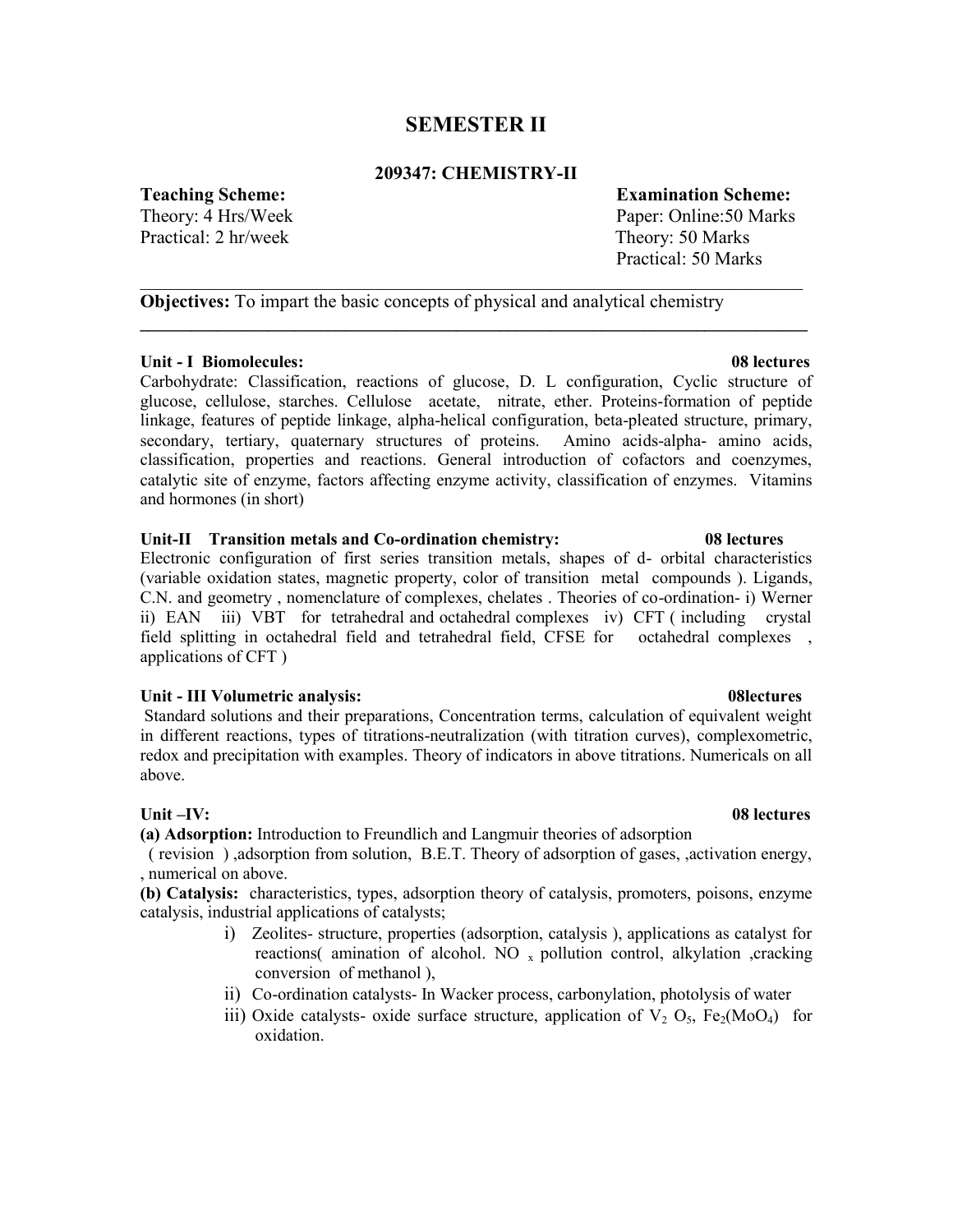# **Unit -V**

**Stereochemistry: 08 lecture**  Basic concepts, conformation isomerism of ethane, propane, butane, cyclohexane,

monosubstituted cyclohexane, optical isomerism with 1 and 2 chiral centres, AA, AB type, erythro, threo, meso diastereomerism, geometrical isomerism (compounds with one double bond)

# Unit-VI 08 lectures **1986**

# **Unit processes in organic synthesis:**

Mechanism, thermodynamics and kinetics of nitration, Halogenation, sulphonation and sulphation, nitrating, sulphonating and sulphating agents, egs- preparation of nitrobenzene, nitroacetanilide, preparation of chloral and vinyl chloride, preparation of dodecylbenzene sulphonate, preparation of lauryl alcohol and dimethyl ether.Details of equipment used in the Unit processes.

# **Practicals:**

- 1. Adsorption of acetic acid on charcoal to verify Freundlich isotherm
- 2. Determination of purity of sod. Carbonate by titration method
- 3. Preparation of tris ethylene diammine nickel (II ) thiosulphate
- 4. Preparation of tetramine copper (II) sulphate, pot. trioxalato aluminate
- 5. Preparation of osazone derivative of glucose
- 6. Estimation of glucose/acetone in solution
- 7. Oxidation of toluene to benzoic acid by oxidation with KMnO<sub>4</sub>
- 8. Conversion of benzoic acid into its anilide derivative and its crystalisation
- 9. Purification of organic compounds by crystalisation and sublimation (one each)
- 10. Determination of chloride content by Mohrs method
- 11. Preparation of nitrobenzene
- 12. Sulphonation of benzene/toluene

### **( Any 10 experiments of the above )**

# **Note - practical examination will be for three hours and students will perform TWO experiments**

### **Reference Books:**

- 1 Organic Chemistry- Finar vol 1 and 2
- **2** Organic Chemistry- Bahl and Bahl
- 3 Inorganic chemistry---J D Lee (ELBS)
- 4 Inorganic chemistry ----Cotton, Wilkinson
- 5 Instrumental methods of chemical analysis ----Chatwal -Anand
- 6 Analytical chemistry- Skooge and West
- 7 Physical Chemistry- Atkins
- 8 Physical Chemistry- Puri and Sharma
- 9 Stereochemistry Elliel
- 10 Unit processes in organic synthesis- P.H. Groggins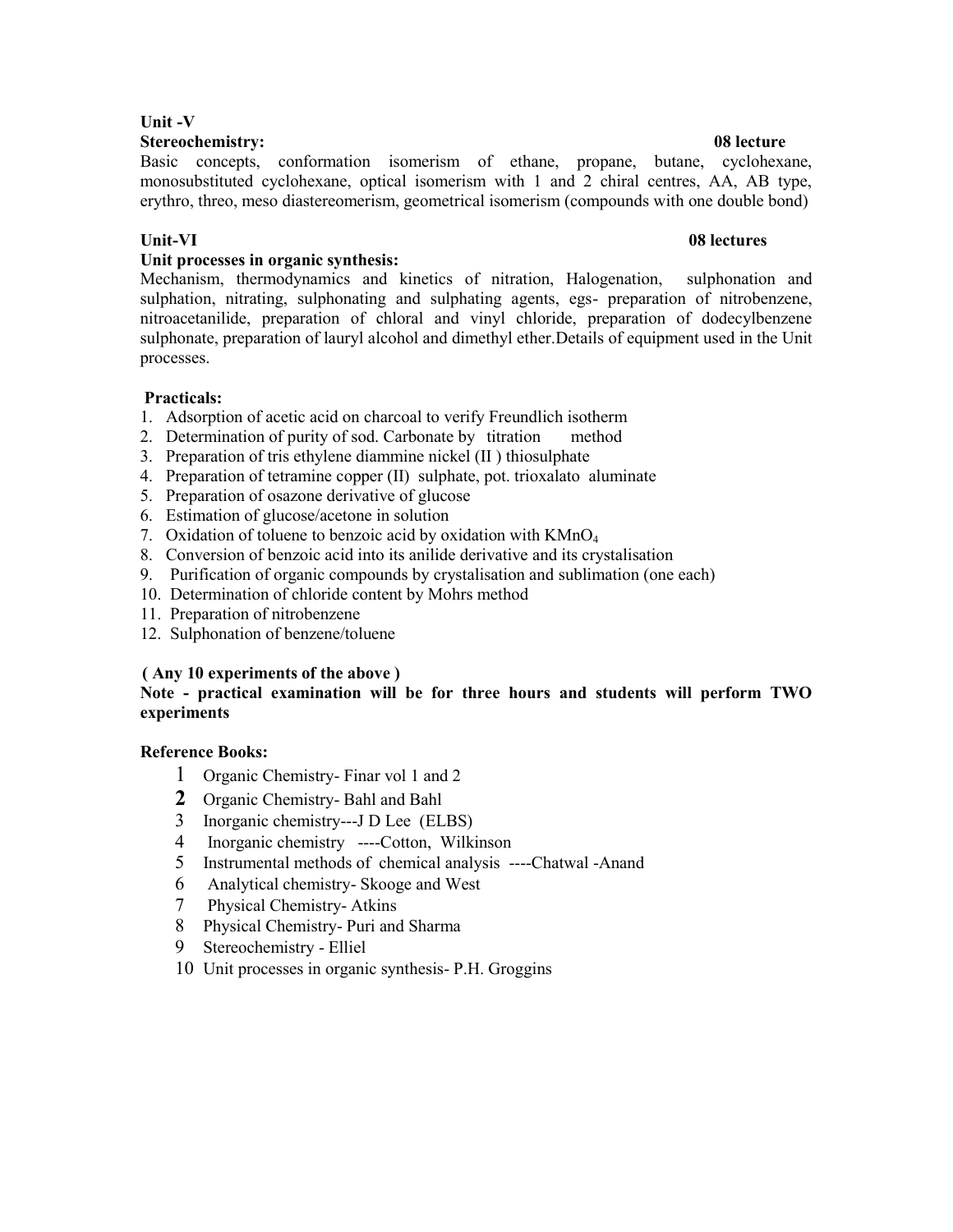# **209348: HEAT TRANSFER**

#### **Teaching scheme: Examination scheme:**

Lecture: 4 hrs. /week 0.000 Online: 50 Marks Practical: 2hrs./ week Theory:50 Marks

**Objectives:** 

1. To impart the basic concepts of heat transport

2. To develop understanding about heat exchangers and evaporators

# **Unit-I Basics concepts of heat transfer: 06 lectures**

The relation of heat transfer with thermodynamics, conduction heat transfer, convection heat transfer, radiation heat transfer, Thermal conductivity, thermal insulation, units and dimensions.

**\_\_\_\_\_\_\_\_\_\_\_\_\_\_\_\_\_\_\_\_\_\_\_\_\_\_\_\_\_\_\_\_\_\_\_\_\_\_\_\_\_\_\_\_\_\_\_\_\_\_\_\_\_\_\_\_\_\_\_\_\_\_\_\_\_\_\_\_\_\_\_\_** 

# **Unit-II Heat conduction: 08 lectures**

General differential equation of conduction, Steady state heat conduction through a plane slab, composite slab, hollow cylinder, composite cylinder and hollow sphere. Contact resistance, heat transfer between surfaces and surrounding, critical thickness of insulation. Heat transfer through extended surfaces of uniform cross section. Transient/Unsteady State Heat Conduction

# **Unit-III Convection heat transfer: 10 lectures**

# **Convection without phase change:**

Natural and forced convection, principal heat balance equation in laminar flow Empirical equations for convection heat transfer in turbulent flow through tubes, through annulus and over a flat plate. Dimensional analysis, dimensional groups used in heat transfer

# **Convection with phase change:**

Condensation: Modes and features, Nusselt's equation, condensation on vertical and horizontal plate Boiling: Pool boiling of saturated liquid, types of boiling, concept of critical heat flux

# **Unit-IV Radiation: 08 lectures**

Thermal radiation, black body radiation, properties of radiation, laws of radiation. The radiation shape factor, various cases of radiation between two surfaces, radiation shields

# **Unit-V Heat Exchangers: 08 lectures**

Basic types of heat exchangers, overall heat transfer coefficient, fouling factor. Double pipe heat exchanger design by LMTD and effectiveness-NTU methods calculations of overall heat transfer coefficient and area), Shell and tube heat exchangers

# **Unit-VI Evaporation: 06 lectures**

Introduction, types of evaporators, material and energy balance, boiling point elevation, capacity and economy, multiple effect evaporators

Practical: 50 marks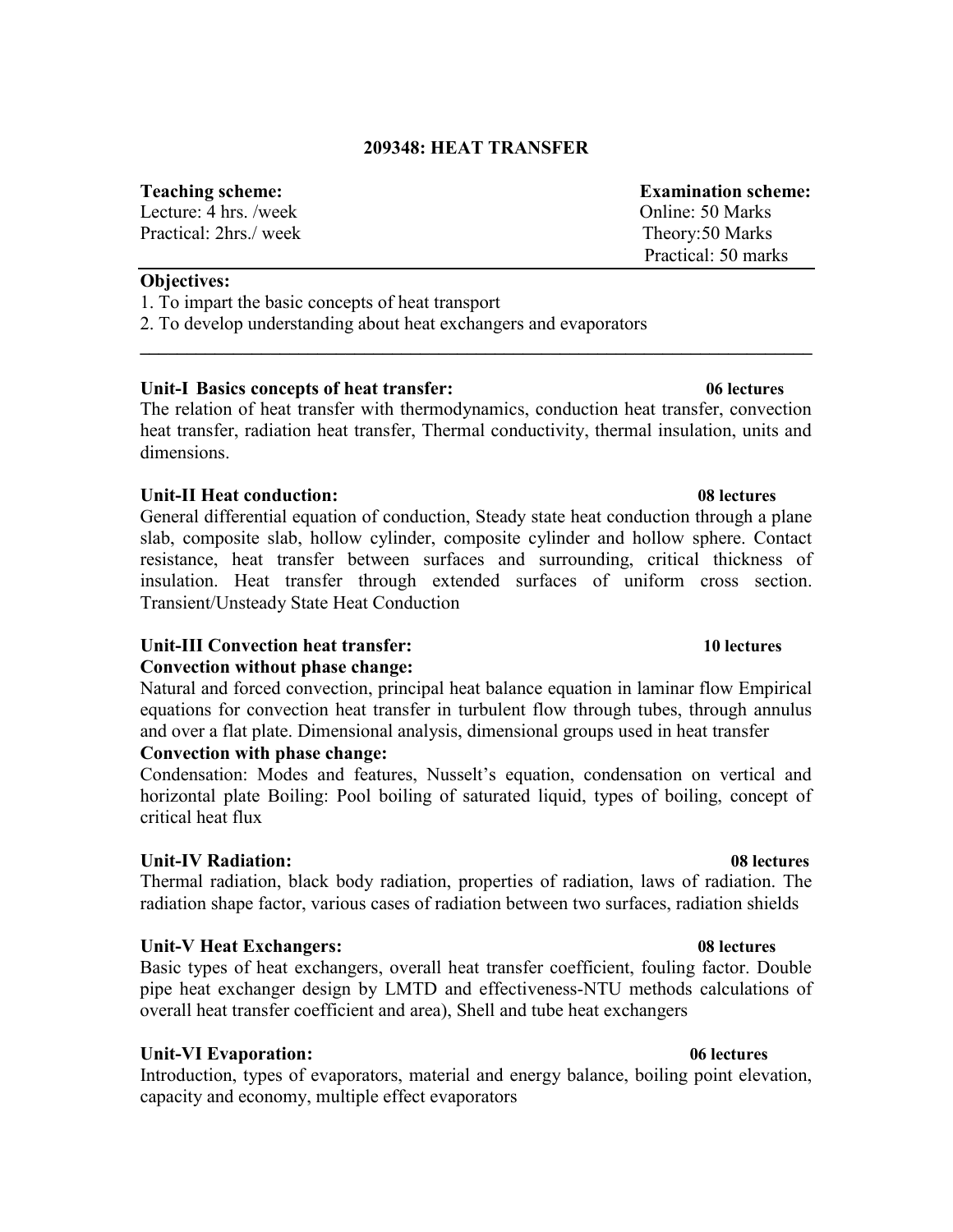# **Practical: Minimum 8 Experiments to be performed.**

- 1. Heat conduction
- 2. Unsteady State Heat Transfer
- 3. Natural convection
- 4. Forced Convection
- 5. Thermal radiation-determination of emissivity
- 6. Double pipe heat exchanger
- 7. Shell and tube heat exchanger
- 8. Plate Heat exchanger
- 9. Heat transfer in agitated vessels
- 10. Double effect evaporator
- 11. Open pan evaporator
- 12. Heat pipe demonstrator
- 13. Fluidized bed heat transfer

# **Reference Books:**

- 1. J P Holman, "Heat Transfer" 9<sup>th</sup> edition, Tata McGraw Hill Publications, New Delhi (2004)
- 2. Frank Kreith, Mark Bohn, "Principles of Heat Transfer" 5<sup>th</sup> edition, PWS Publishing company, Boston (1997)
- 3. S. P. Sukhatme, "A Textbook on Heat Transfer",  $4<sup>th</sup>$  ed, Universities Press (India),., 2005
- 4. D. Q. Kern, "Process Heat Transfer", 11<sup>th</sup> ed., Tata Mc Graw Hill Publication, New Delhi
- 5. Bird R.B., Stewart W.E., Lightfoot E.N. "Transport phenomena" 2ed., Wiley Publications,2002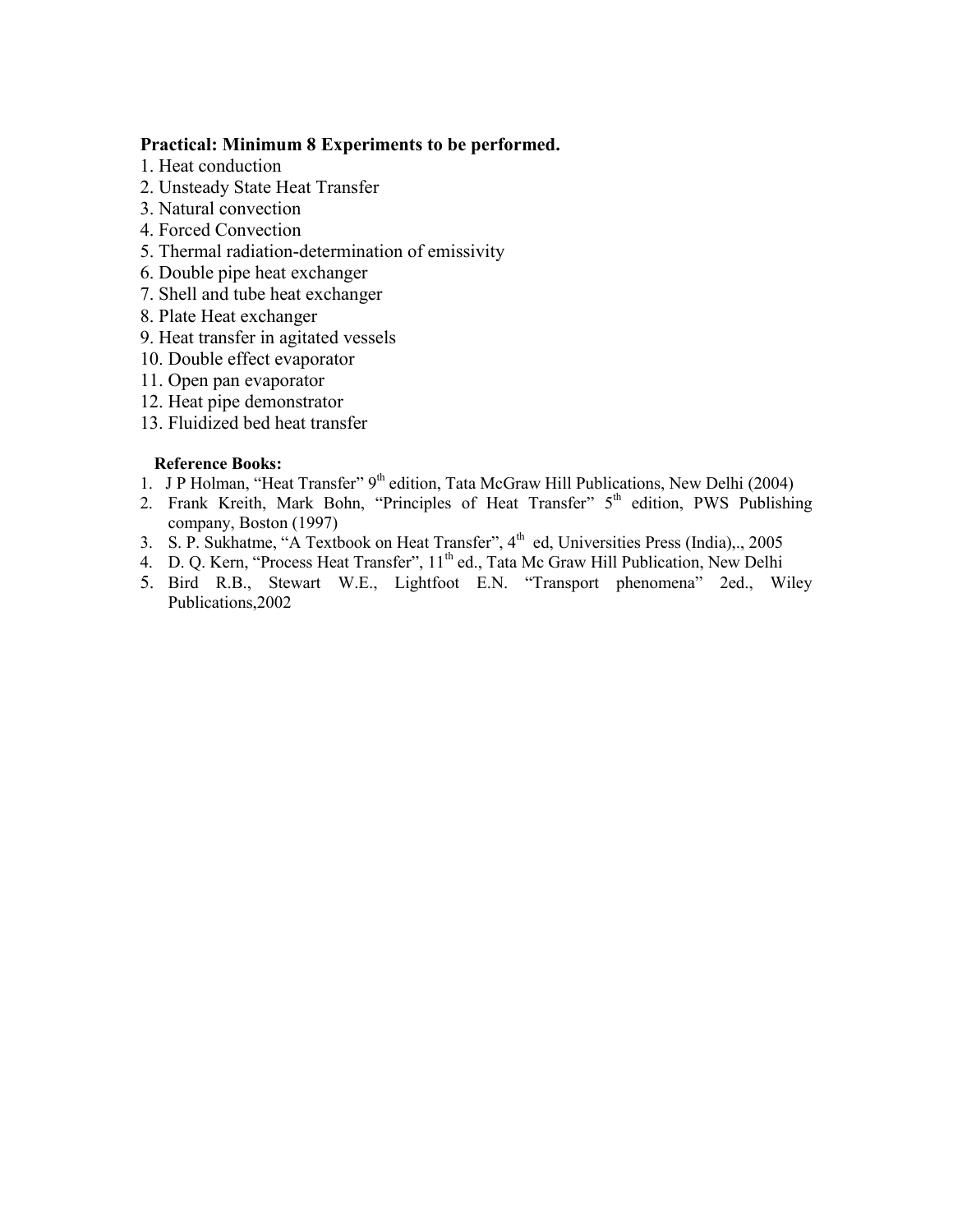# **209349 PRINCIPLES OF DESIGN**

Lecture: 3 hrs. /week Online: 50 Marks Drawing: 2 hrs. /week Theory: 50 Marks

**Teaching scheme: Examination scheme:**  Term-work: 50 marks

# **Objectives:**

- 1. To impart the basic concepts of chemical engineering drawing, mechanical design and process design of different unit operations
- 2. To develop understanding about drawing of shafts, coupling, bearings, keys belts etc.

**\_\_\_\_\_\_\_\_\_\_\_\_\_\_\_\_\_\_\_\_\_\_\_\_\_\_\_\_\_\_\_\_\_\_\_\_\_\_\_\_\_\_\_\_\_\_\_\_\_\_\_\_\_\_\_\_\_\_\_\_\_\_\_\_\_\_\_\_\_\_\_** 

**\_\_\_\_\_\_\_\_\_\_\_\_\_\_\_\_\_\_\_\_\_\_\_\_\_\_\_\_\_\_\_\_\_\_\_\_\_\_\_\_\_\_\_\_\_\_\_\_\_\_\_\_\_\_\_\_\_\_\_\_\_\_\_\_\_\_\_\_\_\_\_\_**

# **Unit 1. Basic considerations in design:**

Distinction between process design and process equipment design (mechanical design), Design Codes, Design working pressure and temperature, Design Loads, Concept of Stress, strain and modulus of elasticity, Factor of Safety, Young's Modulus,

Stress Concentration, Fatigue, Creep, Endurance Limit, Lateral strain and Poisson's Ratio, Stresses due to static and dynamic loads. Thermal stresses, Impact stresses, corrosion allowance, weld joint efficiency factor. **06 Lectures**

# **Unit2: Design Preliminaries:**

Shear force and bending moment, deflection in beams, bending stress, torsional shear stress, stresses in struts (short, intermediate, and long), stresses in flat plates, Compound stresses and principal planes, theories of failure, elastic instability, membrane stresses in shells of revolution. . **06 Lectures**

# **Unit 3: Design of shafts, keys, and couplings:**

*Shafts*: Types of shafts, Design of shafts under steady load, suddenly applied load and fluctuating loads, shafts subjected to combined loads, equivalent bending and twisting moments. *Keys*: Types of keys, stresses developed in flat keys, shear and crushing design procedure. *Couplings:* Types of couplings, Design of sleeve, split muff, and flange coupling. . **06 Lectures**

# **Unit 4**: **Design of joints, drives and bearings:**

*Joints*: Design of riveted and welded joints

*Drives*: Types of belts and belt drives, working Stresses in Belts, Velocity ratio, slip and creep of the belt, length of belt, ratio of driving tension, condition for transmission of maximum power. *Bearings*: Types of bearings, design procedure for journal Bearing, dynamic load rating for rolling contact bearing, life of a bearing, reliability of a bearing.

#### . **08Lectures**

# **Unit 5: Design of thin-walled pressure vessels subjected to internal and external pressure:**

Introduction to pressure vessels, types of pressure vessels, proportioning of pressure vessels, selection of L/D ratio, optimum proportions, codes and standards for

pressure vessels (IS: 2825; 1969), design stress, design criteria, design of shell (spherical and cylindrical), design of different types of heads and closures, design of flanges and nozzles, compensation for openings and branches.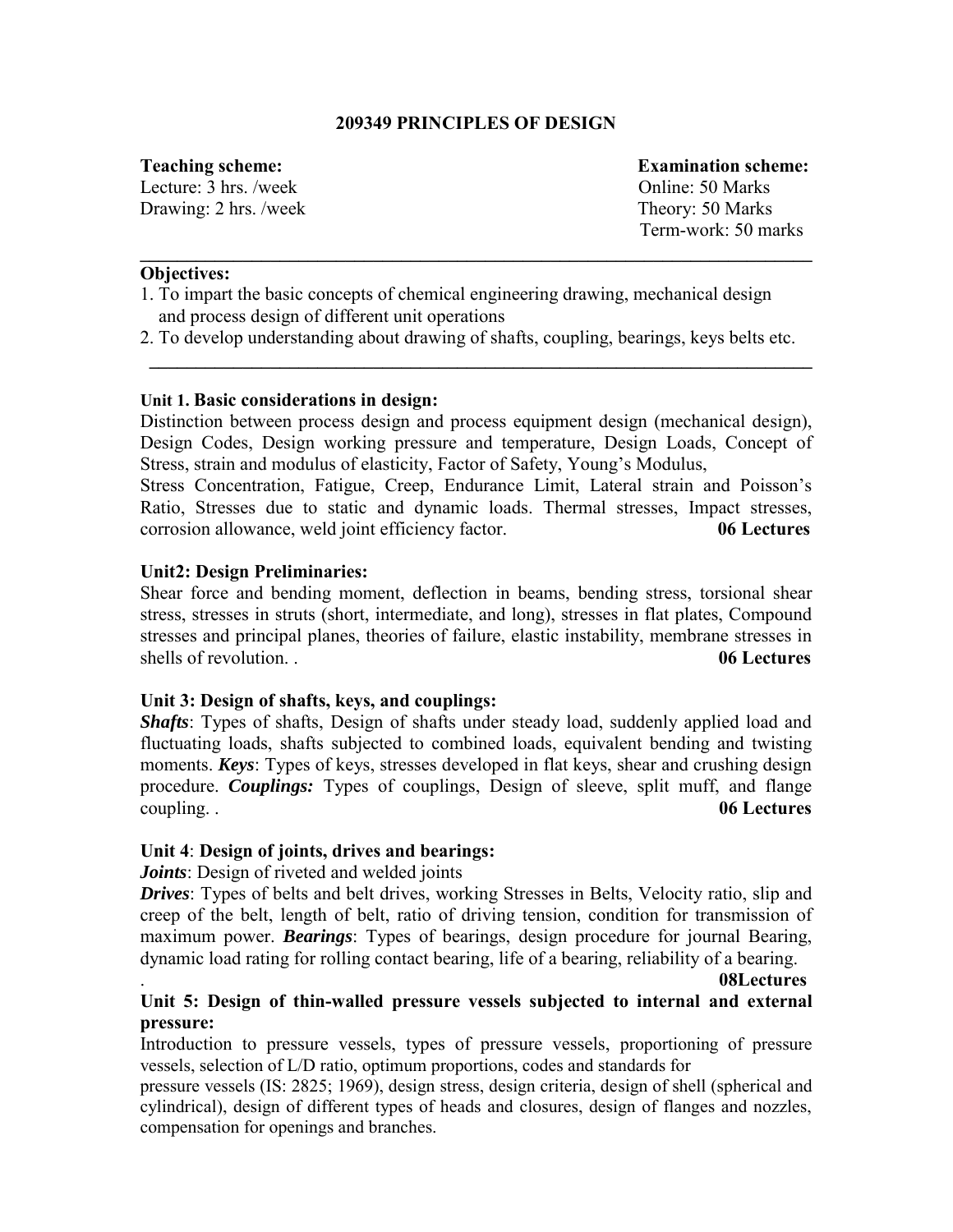Design of pressure vessels subjected to external pressure: design of shell, heads, stiffening rings as per IS: 2825; 1969. **08 Lectures**

**Unit 6: Design of high Pressure Vessels (thick pressure vessels)-** Materials of construction, stresses in thick cylinder, pre stressing of thick walled vessels, monoblock, multilayer, autofrettage, shrink fitted shell, ribbon and wire wound vessel, analysis and design of high pressure vessels including shell and head along with the stress distribution.

#### **06 Lectures**

# **Reference Books:**

1. "Process equipment design" by L.E. Brownell and E. Young, John Wiley, New York, 1963.

2. "Introduction to Chemical Equipment Design" by B.C. Bhattacharya C.B.S. Publications.

3. "Process Equipment Design" by M.V. Joshi, Mcmillan India.

4. "Chemical Engineering Vol. 6" by J.M. Coulson, J.F. Richardson and R.K. Sinott, Pergamon Press.

5. "A Textbook of Machine Design", R S Khurmi & J K Gupta, Eurasia Publishing House

# **Term Work:**

Term-work shall consist of minimum 08 assignments based on the above syllabus out of which 02 assignments should be performed (drawn) using AUTOCAD.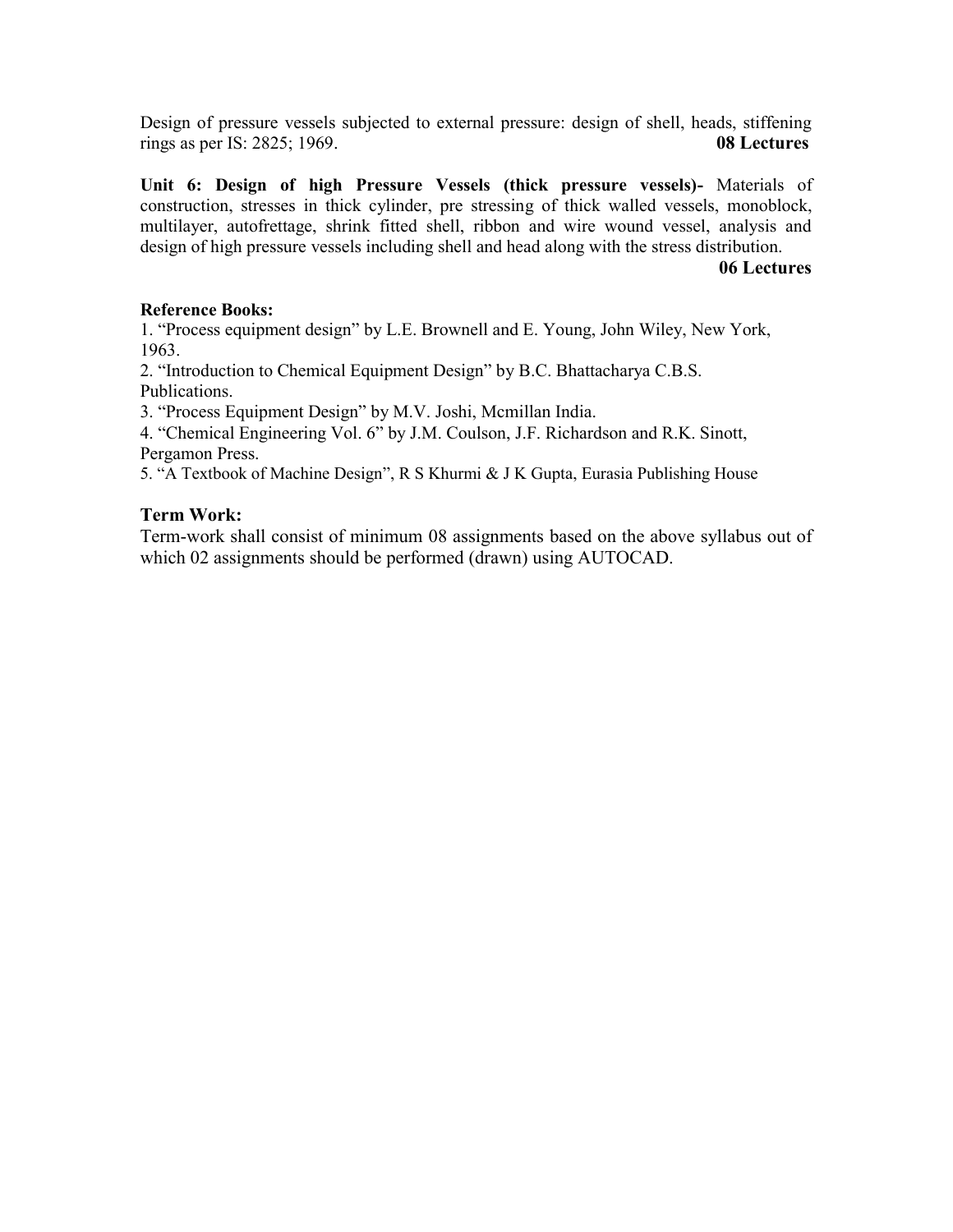# **209350: CHEMICAL ENGINEERING THERMODYNAMICS-I**

| <b>Teaching Scheme:</b> | <b>Examination Scheme:</b> |
|-------------------------|----------------------------|
| Lectures: 3 hrs/week    | Online: 50 Marks           |
|                         | Theory: 50 Marks           |

# **Objectives:**

The students completing this course are expected to:

- 1. Be able to understand the basic thermodynamic terminology and scope, Thermodynamics laws and their applicability and limitations.
- 2. Select an appropriate equation of state for representing the P-V-T behavior of gases and/or liquids.
- 3. Calculate changes in U, H, S and G for ideal gases, and also for non-ideal gases through the use of residual properties and fugacity.
- 4. Understand the second law of thermodynamics and its limitations, various thermodynamic cycles, entropy concept, ideal engine efficiency.
- 5. Understand the criteria for chemical equilibrium and the variables needed to define any thermodynamic system completely.
- 6. Understand the working principle and performance of refrigerators and heat pumps.

# **Unit-I Introduction to chemical engineering thermodynamic and first law:**

The scope of thermodynamics, fundamental and derived quantities, first law of thermodynamics: Formation of  $1<sup>st</sup>$  law of thermodynamics, state and path functions, thermodynamic systems, steady state flow system, phase rule, reversible process heat capacity. **7 lectures** 

\_\_\_\_\_\_\_\_\_\_\_\_\_\_\_\_\_\_\_\_\_\_\_\_\_\_\_\_\_\_\_\_\_\_\_\_\_\_\_\_\_\_\_\_\_\_\_\_\_\_\_\_\_\_\_\_\_\_\_\_\_\_\_\_\_\_\_\_\_\_\_\_

**Unit-II Volumetric properties of pure fluids:** The P.V.T. behavior of pure substance, the viral equation, the ideal gas, the constant volume, constant pressure, adiabatic, polytrophic processes, real gas, applications of Viral equation, critical properties, Vander Wall equation, Benedict- Webb – Rubin equation, Redlich –Kwong equation.

# **8 lectures**

**Unit-III Heat effects:** sensible heat effects, temperature dependence of heat capacity, standard heat of reaction, standard heat of formation, standard heat of combustion, temperature dependence of  $\Delta H^0$ , heat effects of industrial reactions. **3 lectures** 

**Unit-IV Second law of thermodynamics:** Limitations of First Law, Statements of second law, analysis of Carnot cycle, ideal and actual engine efficiencies, various thermodynamic cycles, power cycles with [external combustion](http://en.wikipedia.org/wiki/External_combustion) or heat pump cycles, power cycles with [internal combustion](http://en.wikipedia.org/wiki/Internal_combustion)**,** Concept of entropy and derivation from second law, mathematical statement of  $2<sup>nd</sup>$  law, statement of  $3<sup>rd</sup>$  law. **9 lectures** 

**Unit-V Thermodynamic properties of Fluids:** Fundamental property relations for closed systems, Maxwell relationships, residual properties, residual properties by equations of state, two-phase systems, Clausius- Clapeyron equation, type of thermodynamic diagram, availability. **8 lectures**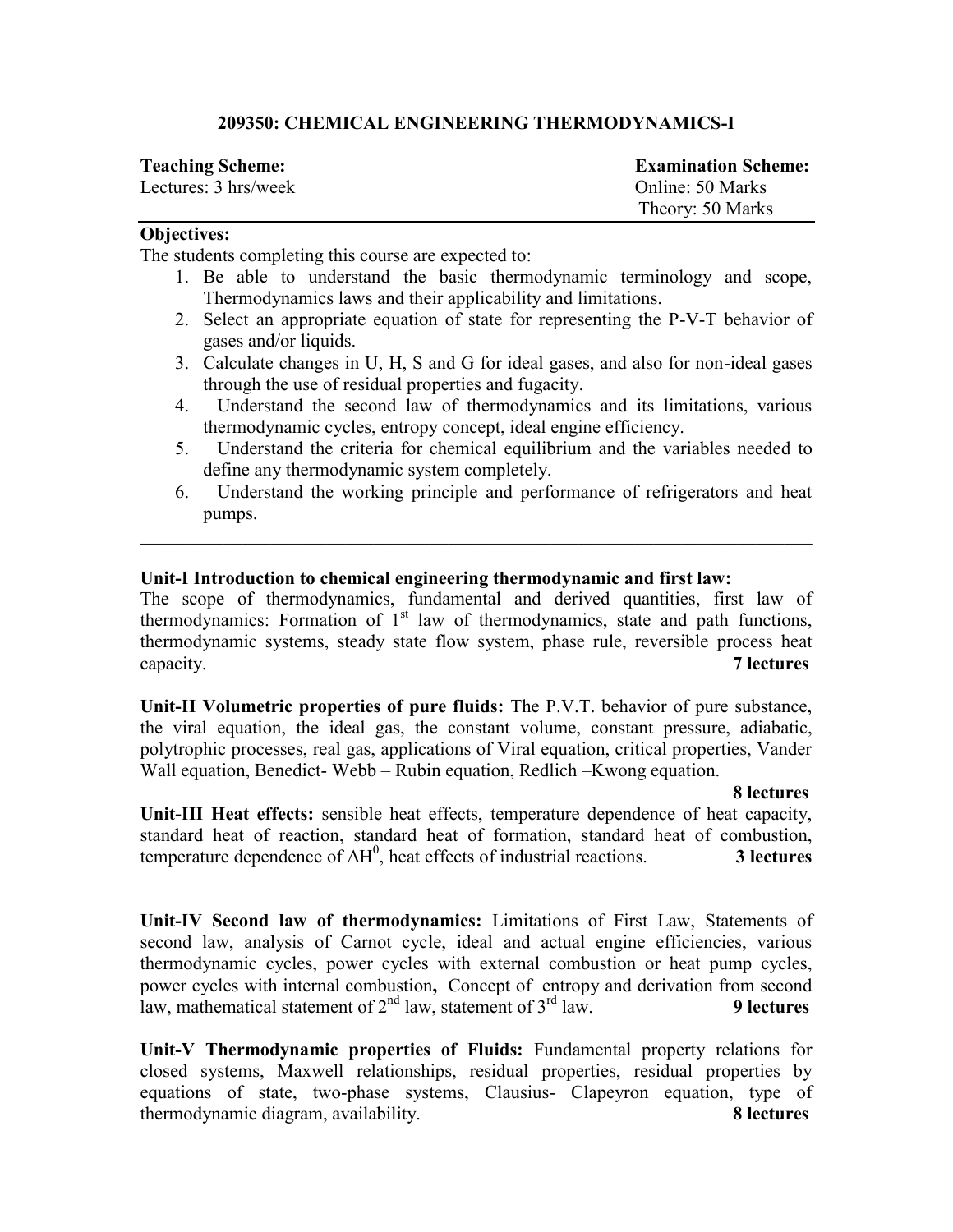**Unit-VI Refrigeration:** Refrigeration cycle (p-v, t-s, h-s, and h-x diagrams) for vapor compression and Adsorption refrigeration systems, Evaluation of COP, duty and load of such cycles, heat pumps, liquefaction. **5 lectures** 

# **Reference Books:**

- 1) Introduction to Chemical Engineering Thermodynamics: J. M. Smith & H. C. Vanness
- 2) Principles of Chemical Equilibrium : Kenneth Denbigh
- 3) Chemical Engineering Thermodynamics : B. F. Dodge
- 4) Chemical Engineering Thermodynamics : T. E. Daubert
- 5) Thermodynamics for Chemists: Glasstone S.
- 6) Thermodynamics for Chemical Engineers: Weber and Meissner
- 7) Chemical and Process Thermodynamics: B. G. Kyle
- 8) Molecular Thermodynamic: Praunitz
- 9) Chemical Engineering Thermodynamics: Narayanan
- 10) Chemical Engineering thermodynamics: Y.V.C. Rao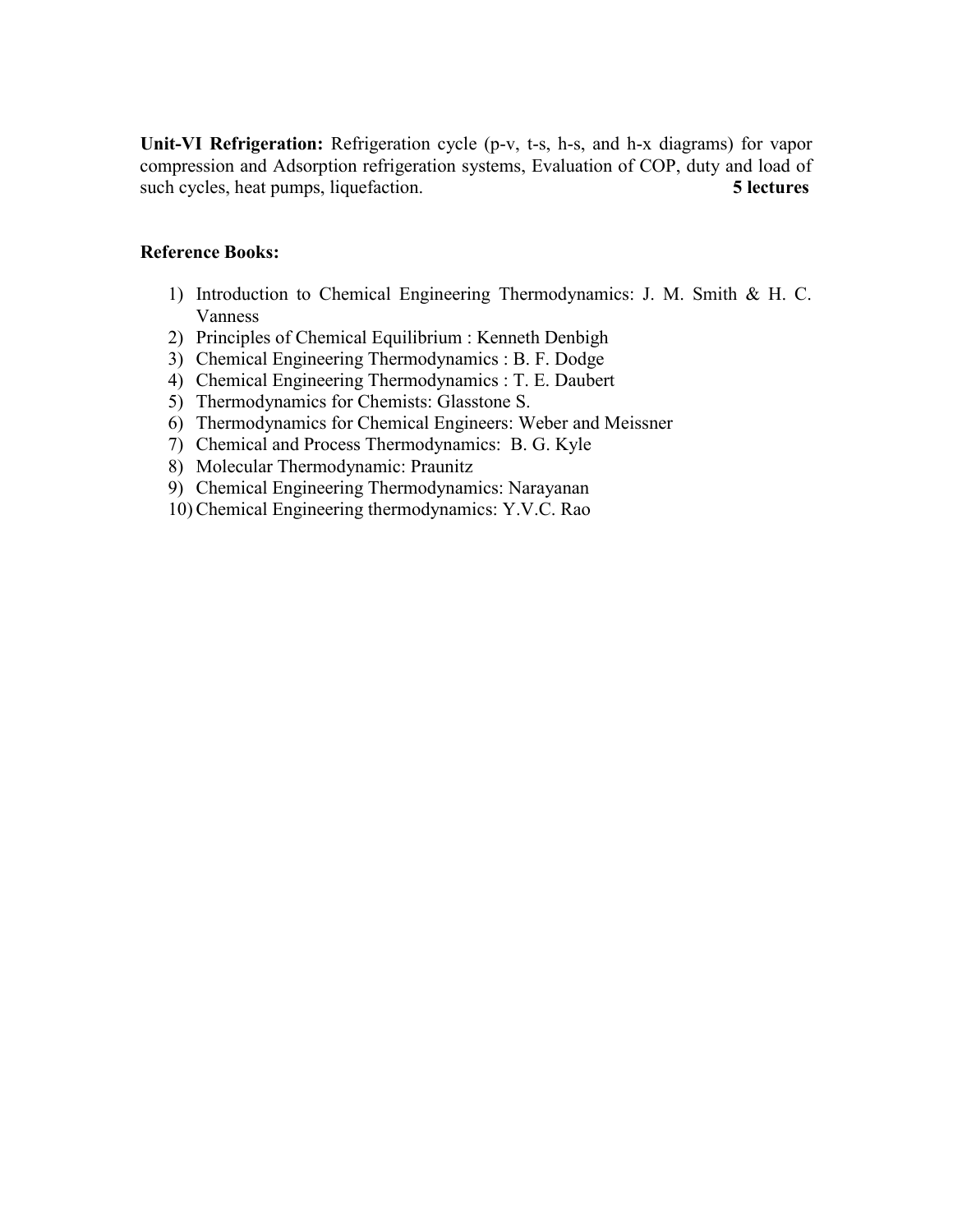# **209351: MECHANICAL OPERATIONS**

Practicals: 2 Hrs / week Theory-50Marks

# **Teaching scheme: Examination scheme:**

Lectures: 4 Hrs / week Paper: Online-50 Marks, Practical: 50 Marks Term work: 25Marks

# **Objectives:**

1. To study the properties of particles and the separation techniques used for different solid particles

**\_\_\_\_\_\_\_\_\_\_\_\_\_\_\_\_\_\_\_\_\_\_\_\_\_\_\_\_\_\_\_\_\_\_\_\_\_\_\_\_\_\_\_\_\_\_\_\_\_\_\_\_\_\_\_\_\_\_\_\_\_\_\_\_\_\_\_\_\_\_\_\_**

- 2. To study the mixing and agitation of process fluid in a chemical industry using different mixers along with the mixing patterns and power requirement calculations
- 3. To understand fluid solid systems for slurry concentration using sedimentation, thickeners and clarifiers.
- 4. To learn different mechanical processes and operations in a chemical industry used for material processing.

\_\_\_\_\_\_\_\_\_\_\_\_\_\_\_\_\_\_\_\_\_\_\_\_\_\_\_\_\_\_\_\_\_\_\_\_\_\_\_\_\_\_\_\_\_\_\_\_\_\_\_\_\_\_\_\_\_\_\_\_\_\_\_\_\_\_\_\_\_\_\_\_

# **Unit -I Separations of solid particles: 7 hrs**

Particle size and shape, Mixtures of particles, Determination of particle size, Standard screen series, screen analysis, Screen effectiveness and capacity, Industrial screening equipments. Froth flotation, magnetic separator, scrubbers, fiber and fabric filter, and electrostatic precipitators. Mineral jig, cyclone separator, hydro cyclone types and centrifuges, centrifugal clarifier.

# **Unit -II Size reduction of solids: 8 hrs**

Necessity of size reduction, working action of size reduction, Crushing efficiency, energy requirements calculations by using different crushing laws,

Classification of size reduction equipments: Primary crushers, secondary crushers, Intermediate  $\&$  fine grinders, Ultra fine grinders, Cutting machines, Open circuit  $\&$ Closed circuit grinding.

# **Unit -III Handling And Transport of Solids: 8 hrs**

Storage of solids, characteristics of Bulk solids. Conveyors: Working principles, Construction, Advantages, Disadvantages and design calculation of Screw conveyors, Belt Conveyors, Chain & Flight conveyors, Bucket elevators, Pneumatic conveyors.

# **Unit -IV Mixing and Agitation: 5 hrs**

Necessity of mixing  $\&$  agitation in chemical industries, Types of Impellers  $\&$  propellers, Different flow patterns in mixing, Calculation of power requirement of mixing equipment, Mixing equipment of pastes  $\&$  viscous material, Solid – Solid Mixing, Agitator selection.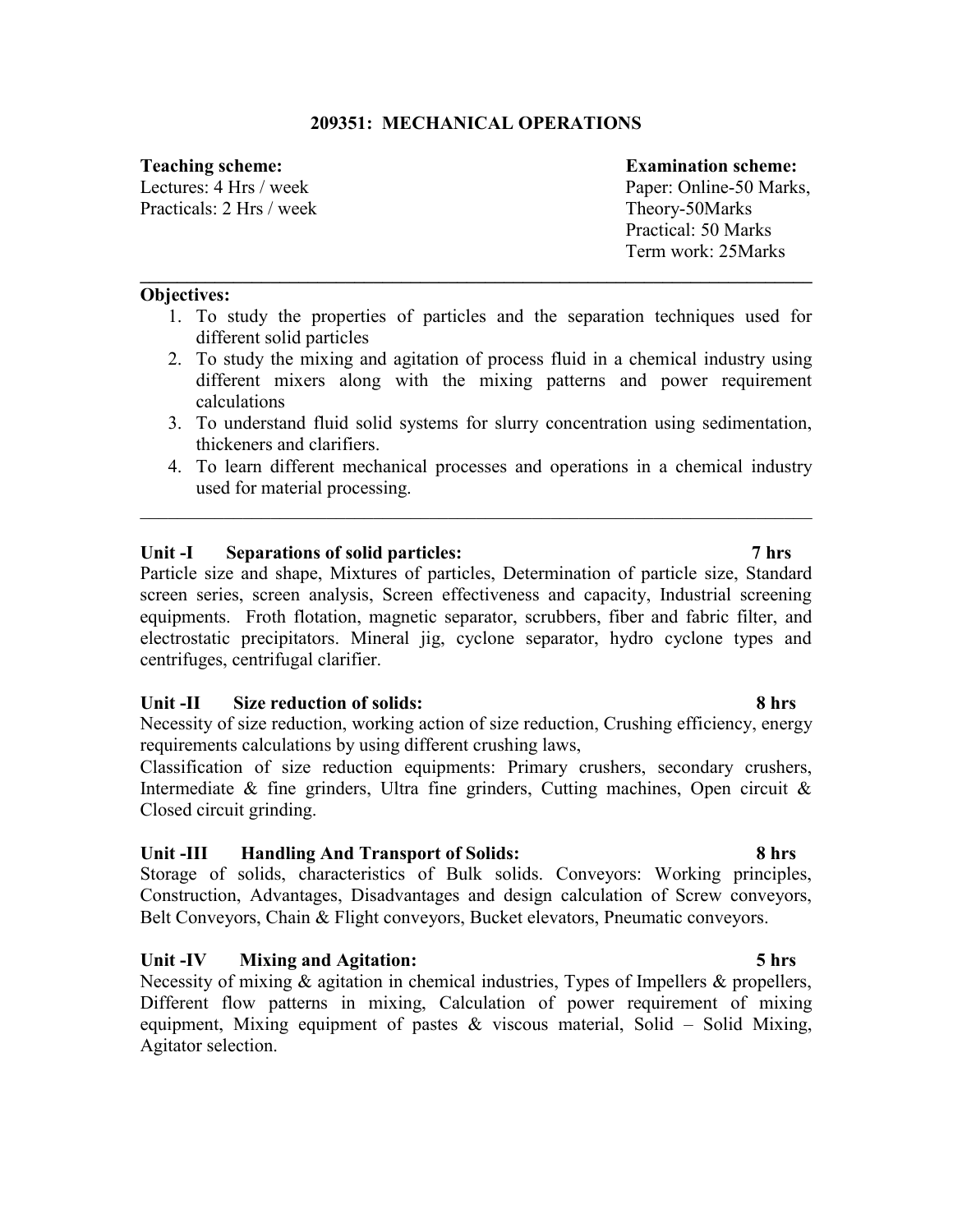# Unit -V Filtration: 6 hrs

Filter media and filter aids, classification of filtration, pressure drop through filter cake, filter medium resistance, specific cake resistance, Continuous Filtration, Washing and dewatering of filter cakes, Centrifugal filtration.

# Unit -VI Fluid – Solid systems: 11 hrs **11 hrs 11 hrs**

a. Motion of particles in liquid, drag force, drag coefficients

b. Gravity settling method: Terminal velocity, Stoke's law and Newton's law, free settling, sink and float method, differential settling.

c. Sedimentation and thickening: Batch sedimentation, equipments for sedimentation, Kynch theory of sedimentation, calculation of area and depth of continuous thickeners, batch thickeners, and continuous thickeners.

d. Fluidization: flow through packed beds, characteristics of fluidized systems, minimum fluidization velocity, types of fluidization, applications of fluidization

# **Reference Books**

1. McCabe W. L. &Smith J.C. "Unit Operations in Chemical Engineering". McGraw Hill Publications.

2. Coulson J. M. & Richardson J.F. "Chemical Engineering Vol. 2", Pergamon Press.

3. Badger W. L & Banchero J.T. "Introduction to Chemical Engineering", McGraw Hill Publications.

4. Foust A. S "Principles of Unit Operation".

5. George G. Brown, "Unit operations", CBS publishers and distributors.

# **List of Practical**

Minimum Eight numbers of Experiments to be performed for the term work out of the following list.

1. To determine effectiveness of given set of standard screen.

2. To determine energy consumption and crushing law constants for jaw crusher.

3. To determine Critical speed of Ball mill & Average particle size of the product obtained

in ball mill OR Average particle size of product obtained in Bhrustone mill.

4. To determine mixing Index of a mixture in Ribbon Blender. OR To determine mixing Index of mixture in Sigma Mixer.

5. To determine filter medium resistance and cake resistance by using Vacuum Leaf filter.

6. To determine filter medium resistance and cake resistance by using Plate & frame Filter Press OR by using centrifuge machine.

7. To determine area of batch thickener by conducting batch sedimentation test.

8. To determine minimum fluidization Velocity & to verify Ergun's Equation.

9. To determine separation efficiency by using froth flotation cell.

10. To determine separation efficiency by using magnetic separator.

11. To determine efficiency of Cyclone separator.

**Apart from the above industrial visit (at least one in a year) to any chemical industry is COMPULSORY. The students are required to prepare an industrial visit report (neatly typed and spiral bound) and submit to the department for the**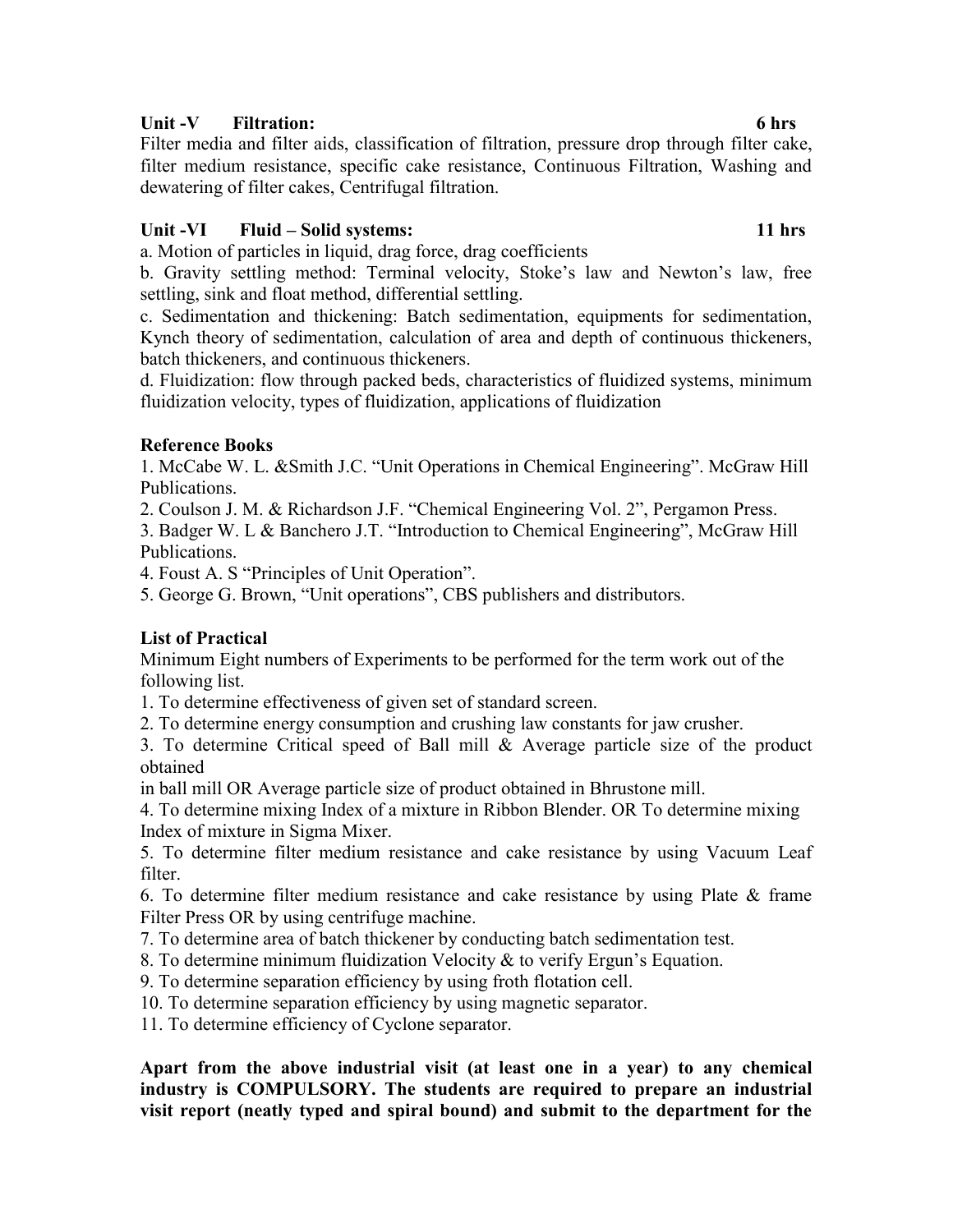**purpose of TW assessment. TW is to be assessed based on practical performed and industrial visit. Out of 25 TW marks industrial visit carries 10 marks.**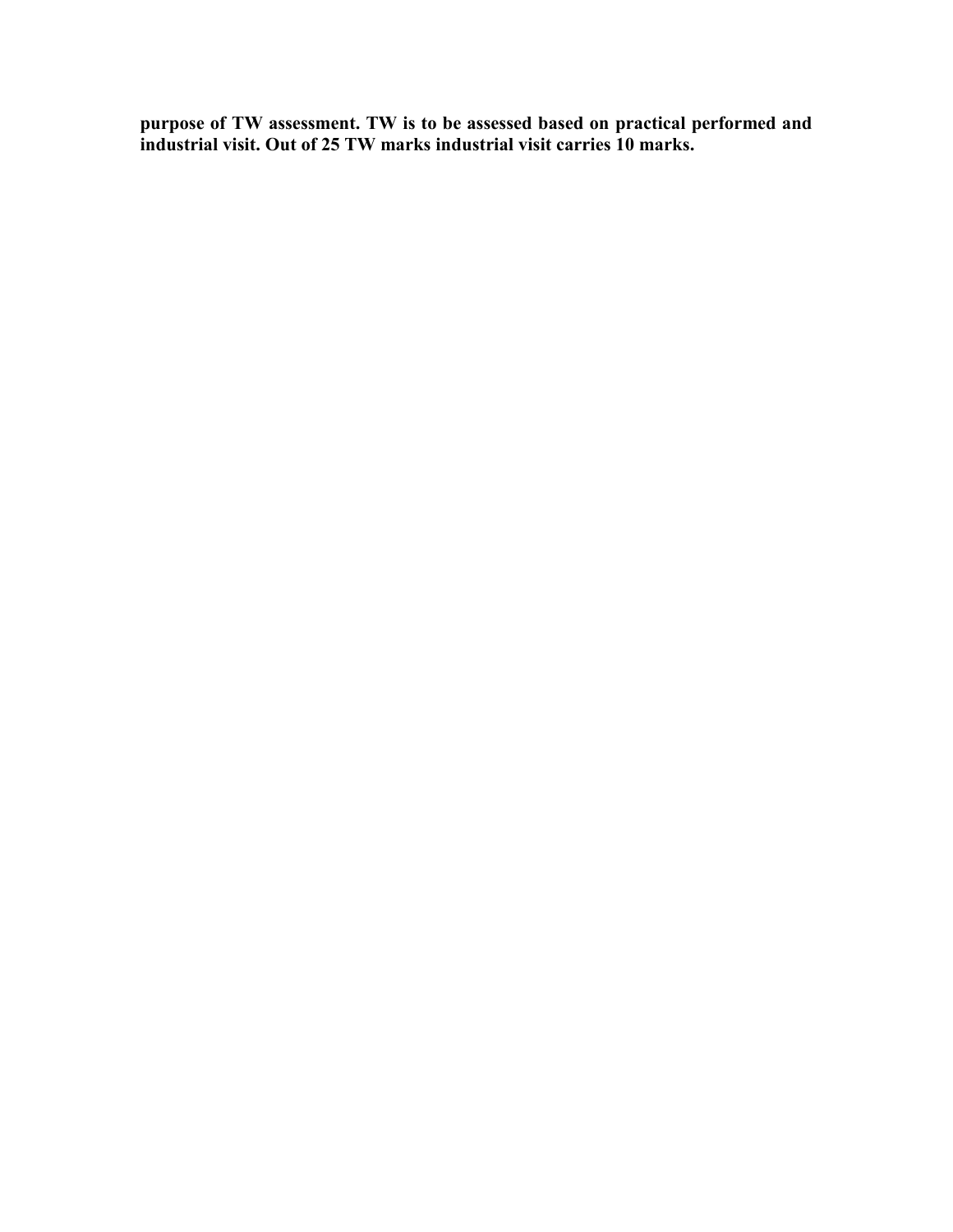# **211353: WORKSHOP PRACTICE**

**\_\_\_\_\_\_\_\_\_\_\_\_\_\_\_\_\_\_\_\_\_\_\_\_\_\_\_\_\_\_\_\_\_\_\_\_\_\_\_\_\_\_\_\_\_\_\_\_\_\_\_\_\_\_\_\_\_\_\_\_\_\_\_\_\_\_\_\_\_\_\_\_\_\_\_\_\_\_\_\_\_\_\_\_\_\_\_\_\_\_\_\_\_\_\_** 

**Teaching Scheme: Exam Scheme:** 

**Term Work: 50 Marks** 

# **Topics to be covered at the time of practicals:**

- 1. General purpose Machine Tools.
- 2. Joining Processes.
- 3. Pattern making and Foundry.

# **List of Practicals:**

- 1. One job on lathe with taper turning thread cutting, drilling.
- 2. One job on lathe + milling machine keyway cutting, gear cutting etc.
- 3. One job of welding.
- 4. One job of pattern making and foundry one simple job of non- ferrous material.

A record of the work performed should be presented in the form of a journal based on topics under (A) and the jobs completed under practicals (B).

### **Reference Books:**

Hajra Choudhary; Workshop Technology; Vol. I & II